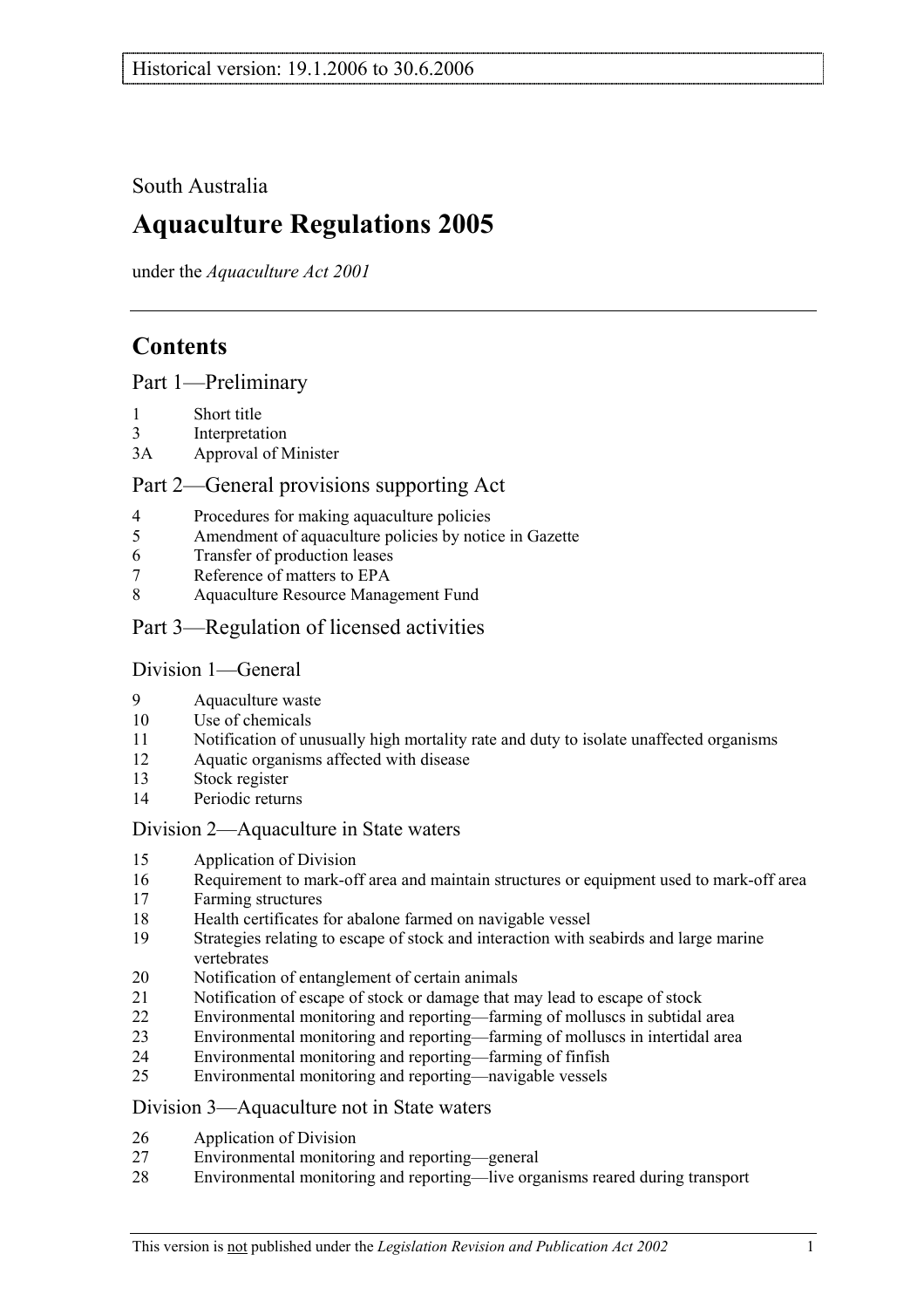### Part 4—Miscellaneous

- 28A Division of lease area
- 28B Division of licence area
- 29 Defects in applications
- 30 Powers of fisheries officer
- 31 Exemptions
- 32 Fees

### Schedule 1—Fees

- 1 Application fees
- 2 Periodic fees
- 3 Proportion of periodic fee payable before grant of licence

## Schedule 2—Aquaculture policy

- 1 Short title
- 2 Standard conditions of aquaculture lease
- 3 Variation of lease or lease conditions

Legislative history

# **Part 1—Preliminary**

## **1—Short title**

These regulations may be cited as the *Aquaculture Regulations 2005*.

## **3—Interpretation**

(1) In these regulations, unless the contrary intention appears—

*abalone* means abalone (*Haliotis* spp.) of all species;

*accredited laboratory* means a laboratory accredited by the National Association of Testing Authorities and capable of detecting oxidised nitrogen, ammonia and soluble phosphorous at concentrations of 0.1 mg/L or less and total suspended solids at 5 mg/L or less;

*Act* means the *Aquaculture Act 2001*;

*antifoulant* means a chemical substance designed for application to water submerged surfaces to inhibit the growth of plants, animals or other organisms on those surfaces;

*aquaculture waste* means waste generated in the course of carrying on aquaculture, but does not include waste created by living aquatic organisms;

*disease* includes any bacterium, virus, parasite, insect or other organism or agent capable of causing disease in animals or humans;

*farming structure* includes sea cages and racks, longlines and submerged lines used for aquaculture, together with their associated baskets, barrels, lanterns and other culture units;

*finfish* means all members of the classes *Myxini*, *Actinopterygii* and *Elasmobranchii*;

*GDA94* means the Geocentric Datum of Australia 1994;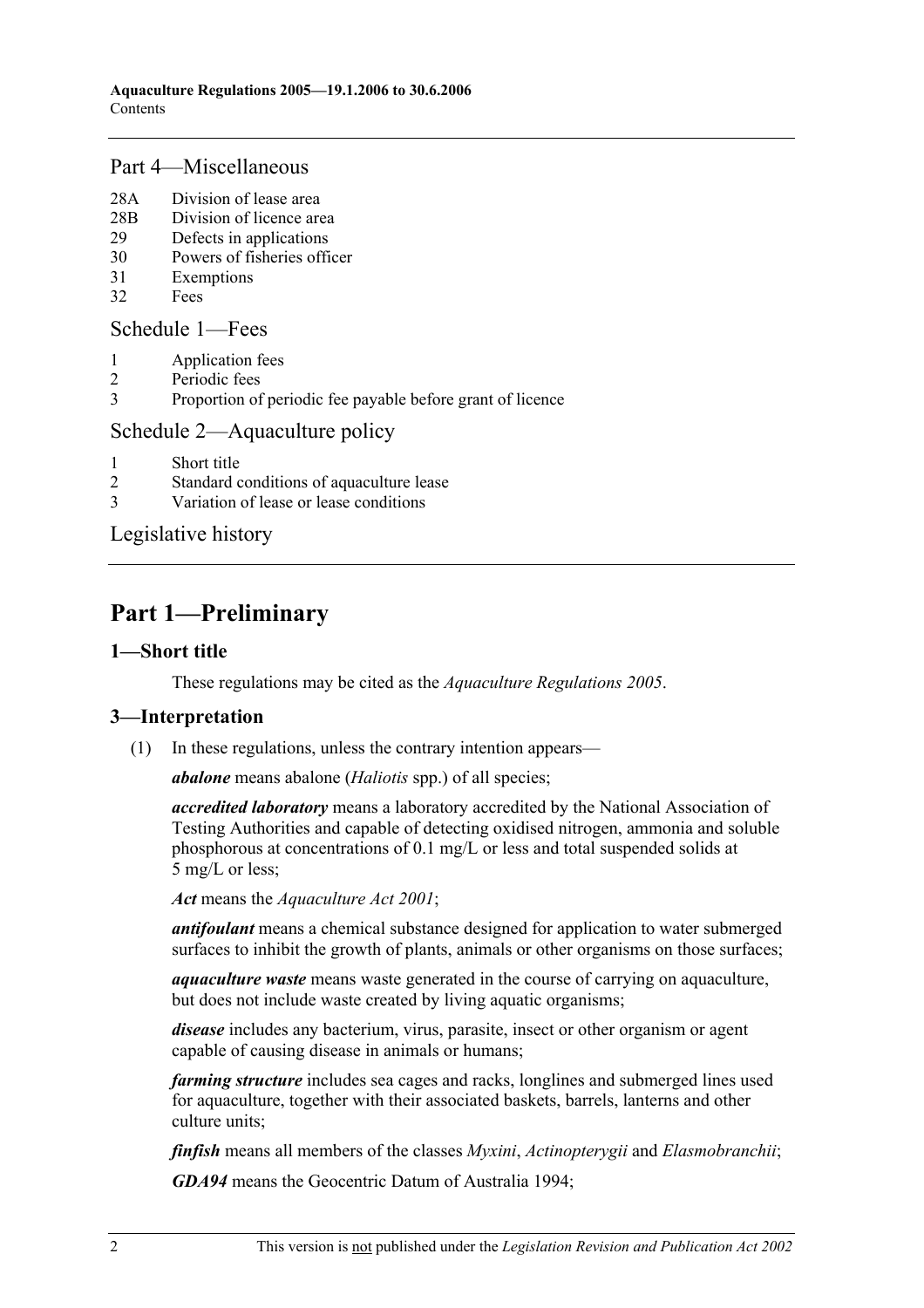*large marine vertebrates* means sharks, seals, sea lions, dolphins and whales;

*licence area* means the area of the licence described on the public register under section 80 of the Act;

*licensee* means the holder of an aquaculture licence;

*protected animal* means—

- (a) a protected animal within the meaning of the *National Parks and Wildlife Act 1972*; or
- (b) a great white shark (*Carcharodon carcharias*);

*reporting day*, in relation to a licence, means the day falling 1 month before the anniversary of the day on which the licence was granted;

*reporting year*, in relation to a licence, means the 12 months preceding the day falling 2 months before the anniversary of the day on which the licence was granted;

*sea cage* means a floating farming structure used for aquaculture comprised of or incorporating a net;

*tuna* means southern bluefin tuna (*Thunnus maccoyii*);

*WGS84* means the World Geodetic System 1984;

*zone* means an aquaculture zone, a prospective aquaculture zone, an aquaculture exclusion zone or an aquaculture emergency zone.

 (2) Without limiting when the number of aquatic organisms farmed under a licence that die within a period of 24 hours will be taken to be *unusually high*, the number will be taken to be unusually high if it is 20% (or more) greater than the average number of aquatic organisms farmed under the licence that have died each day over the preceding 3 months.

#### **3A—Approval of Minister**

- (1) An approval given by the Minister under these regulations to a licensee may be subject to conditions.
- (2) A licensee must comply with the conditions of an approval given to the licensee by the Minister under these regulations. Maximum penalty: \$5 000.

Expiation fee: \$315.

## **Part 2—General provisions supporting Act**

#### **4—Procedures for making aquaculture policies**

For the purposes of section 12(4)(a) of the Act, the following bodies are prescribed:

- (a) Aboriginal Legal Rights Movement Incorporated;
- (b) Conservation Council of South Australia Incorporated;
- (c) Local Government Association of South Australia;
- (d) Seafood Council SA;
- (e) SA Fishing Industry Council Incorporated;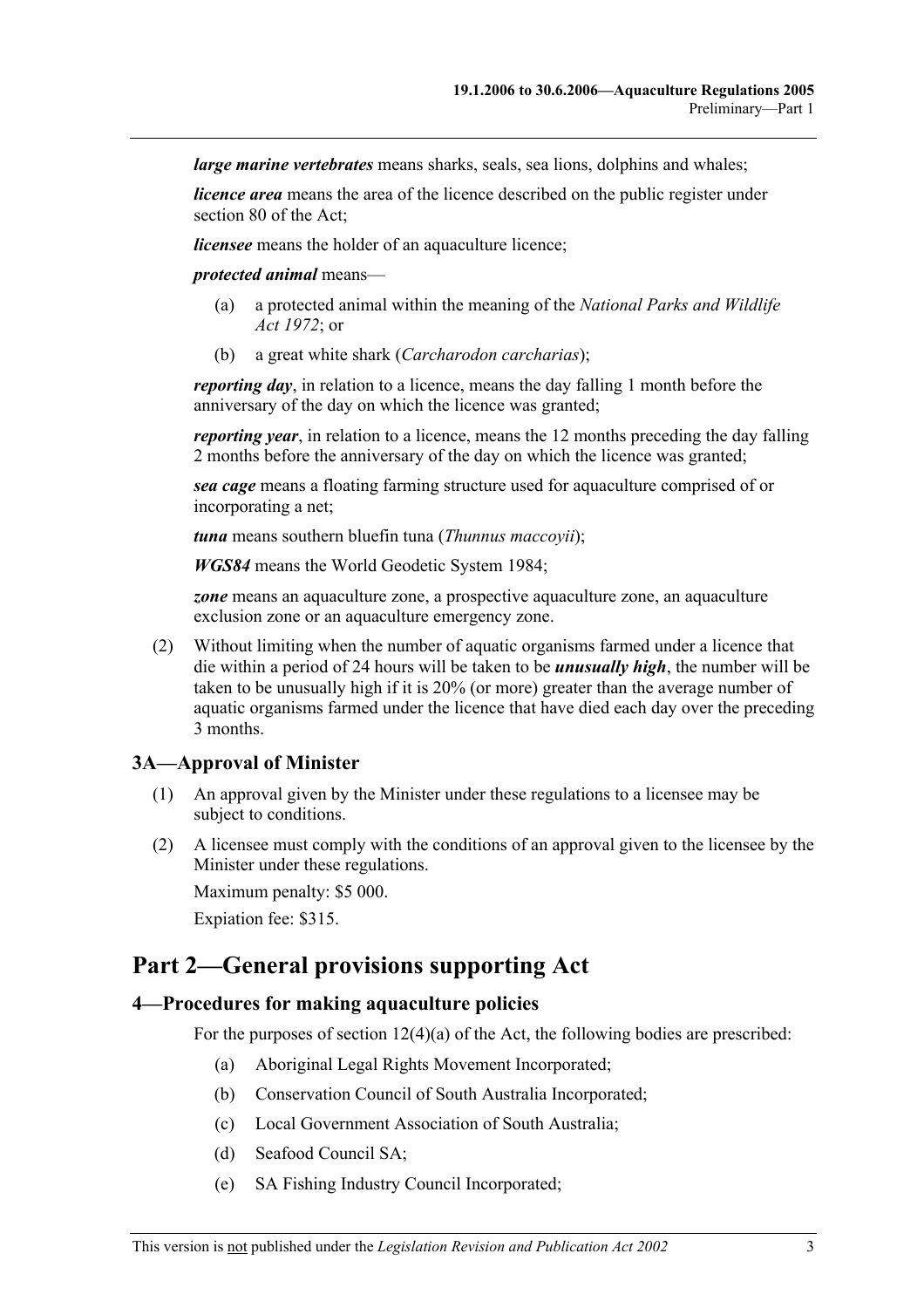- (f) South Australian Aquaculture Council;
- (g) South Australian Recreational Fishing Advisory Council;
- (h) if the policy is expressed to apply only in relation to 1 or more zones or areas—
	- (i) any registered representatives of native title holders or claimants to native title in land comprising or forming part of a zone or area to which the policy applies; and
	- (ii) any person holding an aquaculture licence or aquaculture lease over an area comprising or forming part of a zone or area to which the policy applies; and
	- (iii) any regional NRM Board (within the meaning of the *Natural Resources Management Act 2004*) responsible for a region comprising or forming part of a zone or area to which the policy applies;
- (i) if the policy is not expressed to apply only in relation to 1 or more zones or areas—all regional NRM Boards (within the meaning of the *Natural Resources Management Act 2004*).

#### **5—Amendment of aquaculture policies by notice in Gazette**

The Minister may, by notice in the Gazette under section 14(1) of the Act, amend an aquaculture policy in order to make a change of the following kind:

- (a) for identifying, varying the boundaries of, or revoking, an aquaculture emergency zone;
- (b) if in the opinion of the Minister there is ambiguity as to the boundary of an aquaculture zone, prospective aquaculture zone, aquaculture exclusion zone or aquaculture emergency zone—to remove the ambiguity.

#### **6—Transfer of production leases**

For the purposes of section 39(2) of the Act, the following details are prescribed:

- (a) the full name, address and telephone number of the transferor and transferee;
- (b) the number of the production lease.

#### **7—Reference of matters to EPA**

For the purposes of section 59(3) of the Act, the prescribed period is 6 weeks.

#### **8—Aquaculture Resource Management Fund**

For the purposes of section 79(3) of the Act—

- (a) the prescribed percentage of fees (other than expiation fees) paid under the Act is 100%; and
- (b) the prescribed percentage of penalties recovered in respect of offences against the Act is 100%.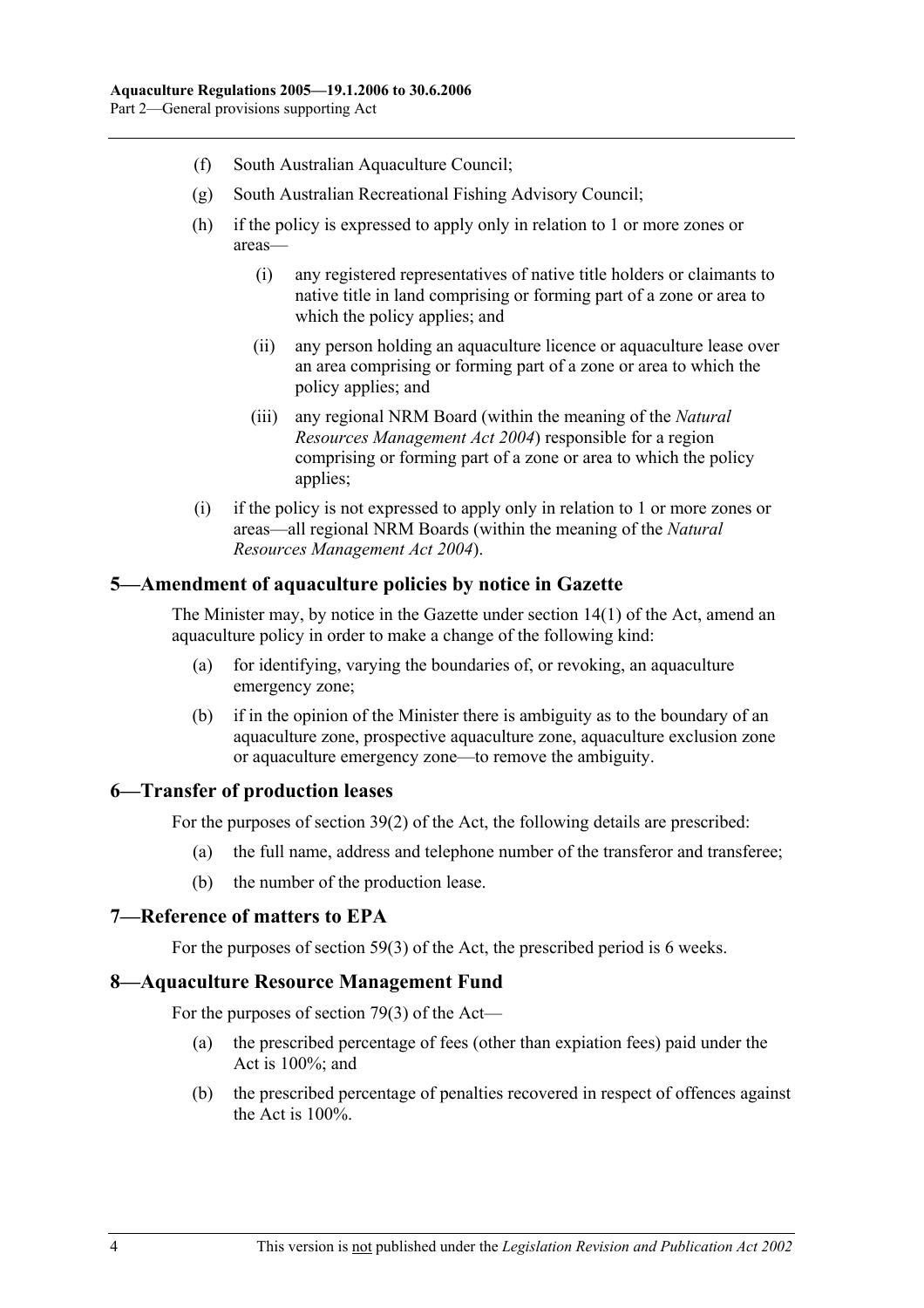# **Part 3—Regulation of licensed activities**

## **Division 1—General**

### **9—Aquaculture waste**

- (1) A licensee must ensure that—
	- (a) aquaculture waste does not cause an unsightly or offensive condition at the licence area; and
	- (b) aquaculture waste is secured or treated in a manner designed to prevent it being blown, washed or swept off the licence area.

Maximum penalty: \$5 000.

Expiation fee: \$315.

 (2) A licensee must ensure that if aquaculture waste is blown, washed or swept off the licence area it is recovered as soon as practicable.

Maximum penalty: \$5 000.

Expiation fee: \$315.

### **10—Use of chemicals**

- (1) A licensee must ensure that a substance is not used for therapeutic or prophylactic purposes or as an antifoulant in the course of aquaculture carried on under the licence unless—
	- (a) it is a registered veterinary chemical product, within the meaning of the *Agricultural and Veterinary Products (Control of Use) Act 2002*, and is used in accordance with—
		- (i) the instructions on the approved label for the product within the meaning of that Act; or
		- (ii) a permit within the meaning of that Act; or
	- (b) the licensee has obtained the written approval of the Minister to use the substance in that way.

Maximum penalty: \$5 000.

Expiation fee: \$315.

- (2) A licensee must ensure that a substance is not used as a disinfectant in the course of aquaculture carried on under the licence unless—
	- (a) it is 1 of the following:

Citric acid

Hydrogen peroxide

Iodophore

Sodium carbonate

- Sodium hydroxide
- Sodium hypochlorite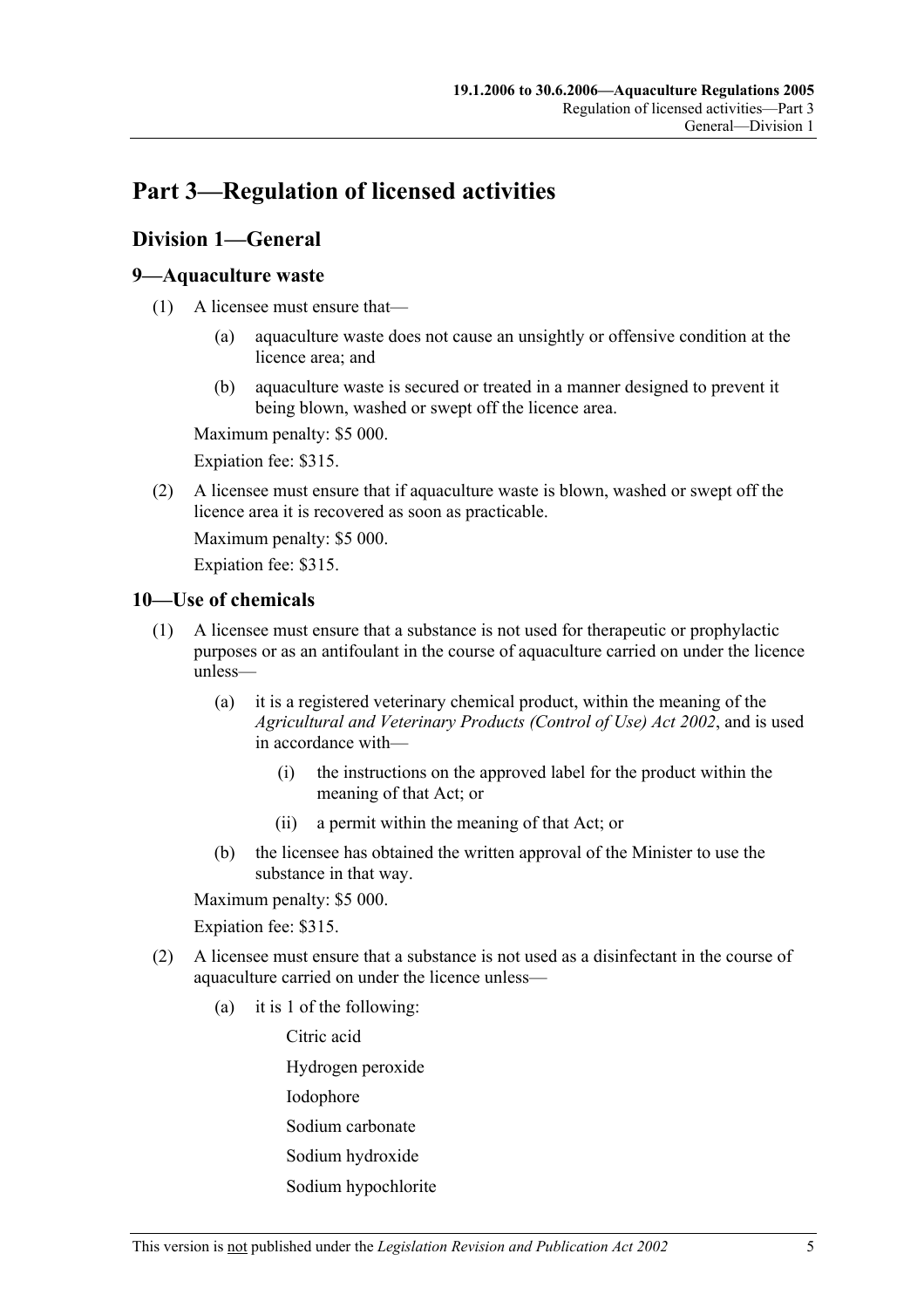Virkon (registered trademark); or

 (b) the licensee has obtained the written approval of the Minister to use the substance in that way.

Maximum penalty: \$5 000.

Expiation fee: \$315.

## **11—Notification of unusually high mortality rate and duty to isolate unaffected organisms**

If an unusually high number of aquatic organisms farmed under a licence die within a period of 24 hours (see regulation 3(2)) and the cause is not immediately apparent, the licensee must ensure that—

- (a) the Minister is immediately notified by means of a telephone call to the number provided to the licensee for the purpose; and
- (b) the Minister is, as soon as practicable after having been notified, given a written and signed notice containing the following:
	- (i) the licence number;
	- (ii) the name of the species affected;
	- (iii) the number or biomass (or an estimate of the number or biomass) of aquatic organisms that have died;
	- (iv) details of any clinical signs observable in the organisms prior to death;
	- (v) the number or biomass (or an estimate of the number or biomass) of aquatic organisms that show similar clinical signs but have not died;
	- (vi) details of circumstances that may be contributing factors such as extreme weather, power failures, poor water quality or water temperature; and
- (c) all reasonable steps are taken to isolate aquatic organisms apparently affected from aquatic organisms not apparently affected.

Maximum penalty: \$5 000.

Expiation fee: In the case of an offence against paragraph (a) or paragraph (b)—\$315.

### **12—Aquatic organisms affected with disease**

 (1) If a licensee knows, or ought reasonably to know, that an aquatic organism proposed to be introduced into the licence area is or may be affected with a disease, the licensee must ensure that the aquatic organism is not introduced into the licence area without the prior written approval of the Minister.

Maximum penalty: \$5 000.

- (2) If a licensee knows, or ought reasonably to know, that an aquatic organism being farmed under the licence is or may be affected with a disease, the licensee must ensure that the aquatic organism is not removed from the licence area unless—
	- (a) it is removed for testing; or
	- (b) it is removed for disposal (other than by sale or supply to another); or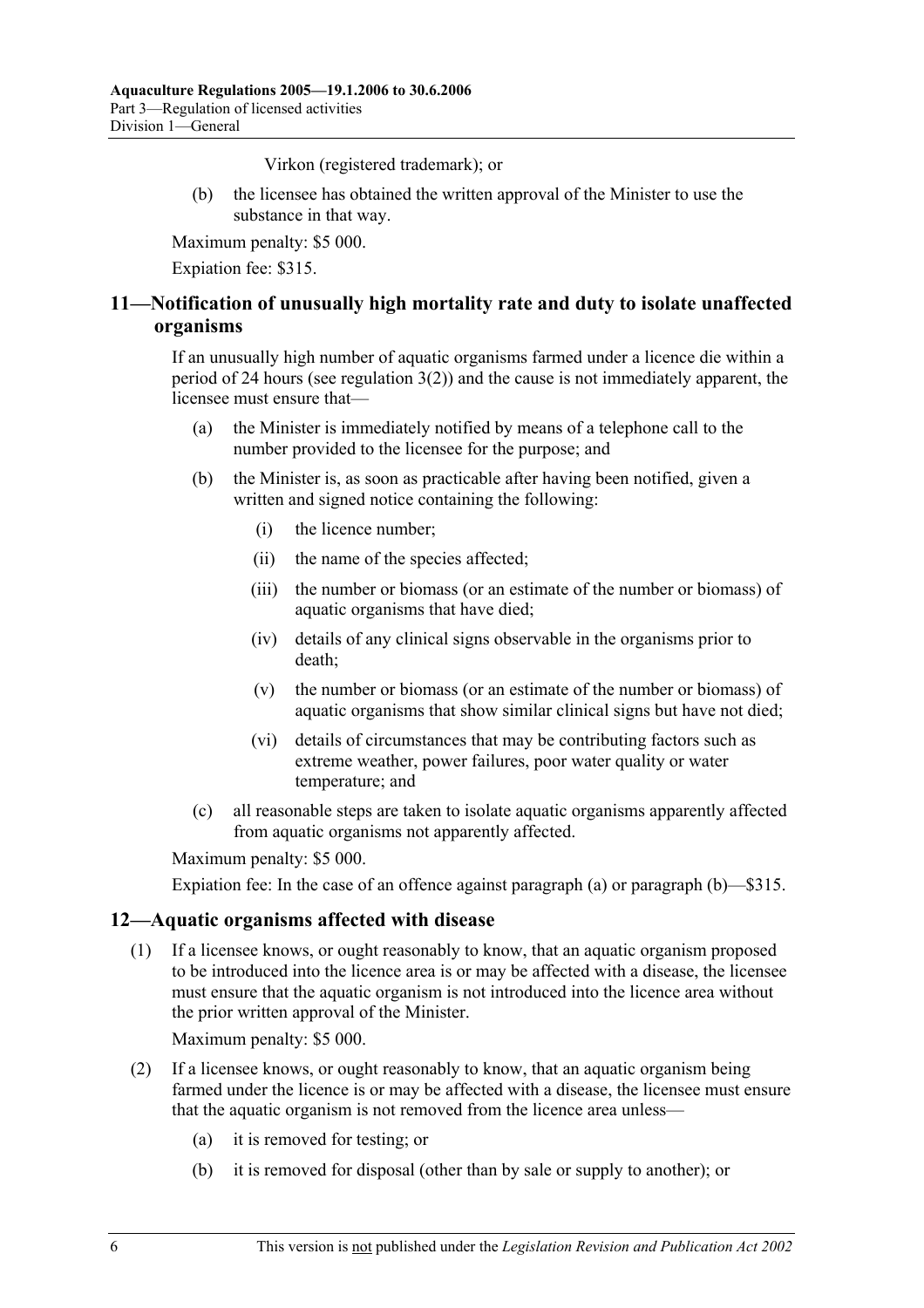(c) it is removed in accordance with the written approval of the Minister obtained by the licensee.

Maximum penalty: \$5 000.

 (3) If an unusually high number of aquatic organisms farmed under a licence die within a period of 24 hours (see regulation 3(2)) and the cause is not immediately apparent, the licensee will be taken to know that the aquatic organisms may be affected with a disease.

## **13—Stock register**

 (1) A licensee must maintain a stock register in accordance with this regulation. Maximum penalty: \$5 000.

Expiation fee: \$315.

- (2) The stock register must contain (in a readily understandable and legible form)—
	- (a) the following information in respect of aquatic organisms supplied to the licensee:
		- (i) the date on which the aquatic organisms were received by the licensee;
		- (ii) the name and address of the person who supplied the aquatic organisms;
		- (iii) the species of aquatic organisms;
		- (iv) the number or biomass of aquatic organisms received;
		- (v) the age or developmental stage of the aquatic organisms when received;
		- (vi) details identifying the place at which the aquatic organisms were last reared before supply or the place at which the aquatic organisms were collected;
		- (vii) a copy of any health certification that accompanied the aquatic organisms; and
	- (b) the following information in respect of aquatic organisms collected by the licensee:
		- (i) details identifying the authority under the *Fisheries Act 1982* under which the aquatic organisms were collected;
		- (ii) the date the aquatic organisms were collected;
		- (iii) details identifying the place at which the aquatic organisms were collected;
		- (iv) the species of aquatic organisms;
		- (v) the number or biomass of aquatic organisms collected;
		- (vi) the age or developmental stage of the aquatic organisms when collected; and
	- (c) the following information in respect of aquatic organisms bred by the licensee: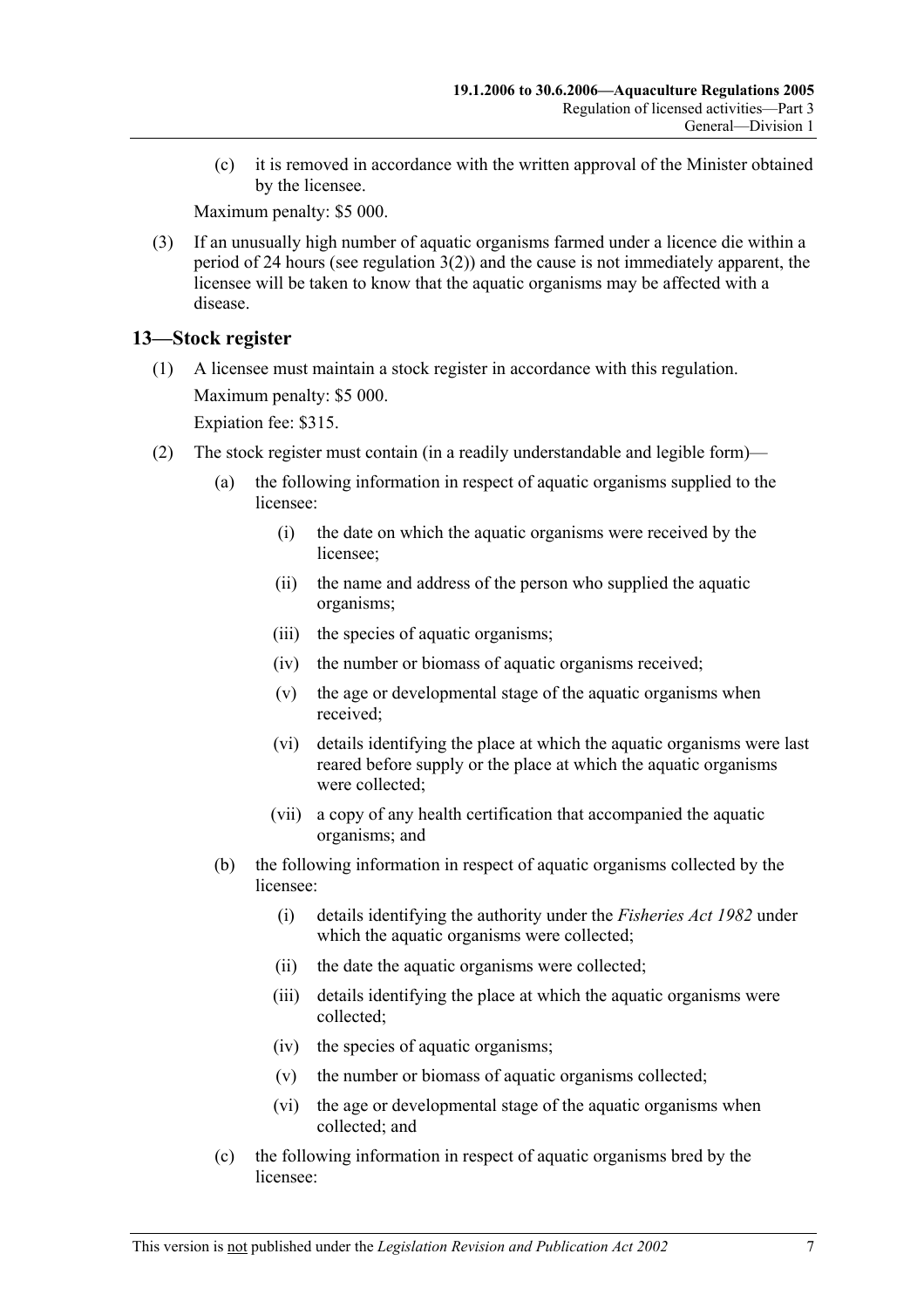- (i) the date (or an estimate of the date) the aquatic organisms were bred;
- (ii) the species of aquatic organisms;
- (iii) details identifying the broodstock used to breed the aquatic organisms;
- (iv) the number or biomass (or an estimate of the number or biomass) of aquatic organisms bred; and
- (d) the following information in respect of aquatic organisms supplied by the licensee to another person:
	- (i) the date on which the aquatic organisms were supplied;
	- (ii) the name and address of the person to whom the aquatic organisms were supplied;
	- (iii) the species of aquatic organisms;
	- (iv) the number or biomass of aquatic organisms supplied;
	- (v) the age or developmental stage of the aquatic organisms when supplied;
	- (vi) a copy of any health certification provided by the licensee to accompany the aquatic organisms; and
- (e) the following information in respect of aquatic organisms that have died during aquaculture:
	- (i) the species of aquatic organisms;
	- (ii) the date (or an estimate of the date) the aquatic organisms died;
	- (iii) the number or biomass (or an estimate of the number or biomass) of aquatic organisms that have died;
	- (iv) the age or developmental stage of the aquatic organisms at death;
	- (v) a description of how and where the aquatic organisms were disposed of; and
- (f) details of treatment administered for therapeutic or prophylactic purposes to aquatic organisms kept under the licence including—
	- (i) the reasons for the treatment; and
	- (ii) the dates on which the treatment was administered; and
	- (iii) the name (including trade or patent name) of each substance used as part of the treatment and the dosages or amounts administered; and
	- (iv) information that identifies the aquatic organisms that received treatment by reference to tank or cage number or by other means.
- (3) A record required to be entered in the stock register must be entered within 7 days after the event to which it relates.
- (4) A record entered in the stock register must be retained for 5 years from the date on which it was entered.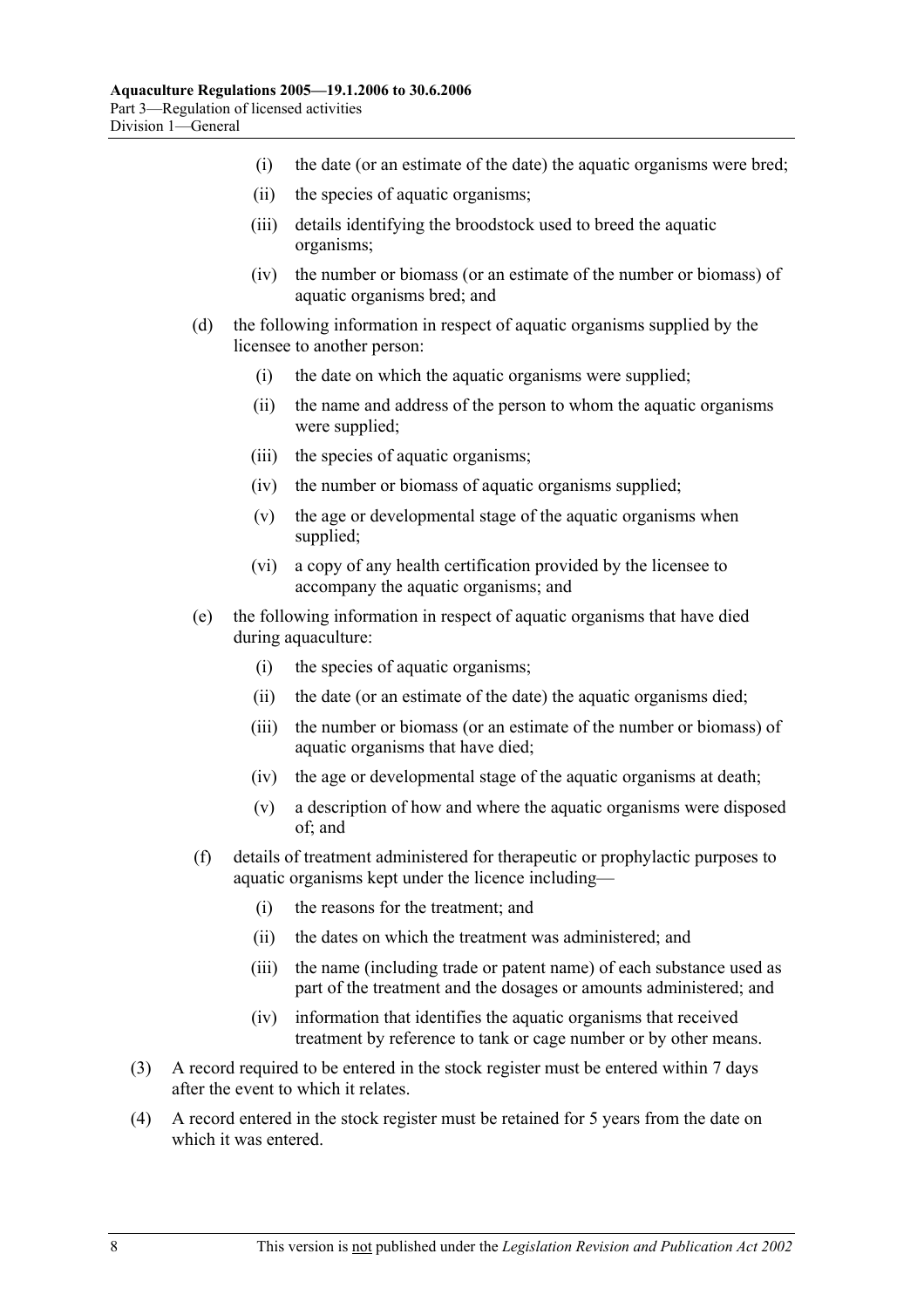#### **14—Periodic returns**

A licensee must, on a date or dates determined by the Minister in each year, provide the Minister with a periodic return containing such information as the Minister requires in the manner and form determined by the Minister.

Maximum penalty: \$5 000.

Expiation fee: \$315.

## **Division 2—Aquaculture in State waters**

#### **15—Application of Division**

This Division applies to aquaculture leases and to aquaculture licences authorising aquaculture in an area comprised of State waters or State waters and adjacent land within the meaning of the *Harbors and Navigation Act 1993*.

### **16—Requirement to mark-off area and maintain structures or equipment used to mark-off area**

The holder of an aquaculture lease is guilty of an offence if—

- (a) the boundaries of the marked-off area of the lease are not marked off or indicated in the manner required under the conditions of the lease or a corresponding licence; or
- (b) the structures or equipment used to mark off or indicate the boundaries of the marked-off area of the lease under the conditions of the lease or a corresponding licence are not maintained in good working condition.

Maximum penalty: \$5 000.

Expiation fee: \$315.

### **17—Farming structures**

- (1) A licensee must ensure that—
	- (a) sea cages used for aquaculture are clearly marked with the licence number; and
	- (b) farming structures being used for aquaculture are—
		- (i) except when being placed into position, moved or recovered—
			- (A) securely fixed or moored in place so as to remain wholly within the licence area; and
			- (B) anchored in a manner that minimises the impact on the benthos; and
		- (ii) maintained in good working condition; and
	- (c) equipment used to secure, anchor or mark the position of a farming structure is located wholly within the licence area; and
	- (d) if the aquaculture involves the use of a floating culture unit in subtidal waters—the distance between the unit and the sea floor is at least 3 metres at all times unless otherwise approved in writing by the Minister; and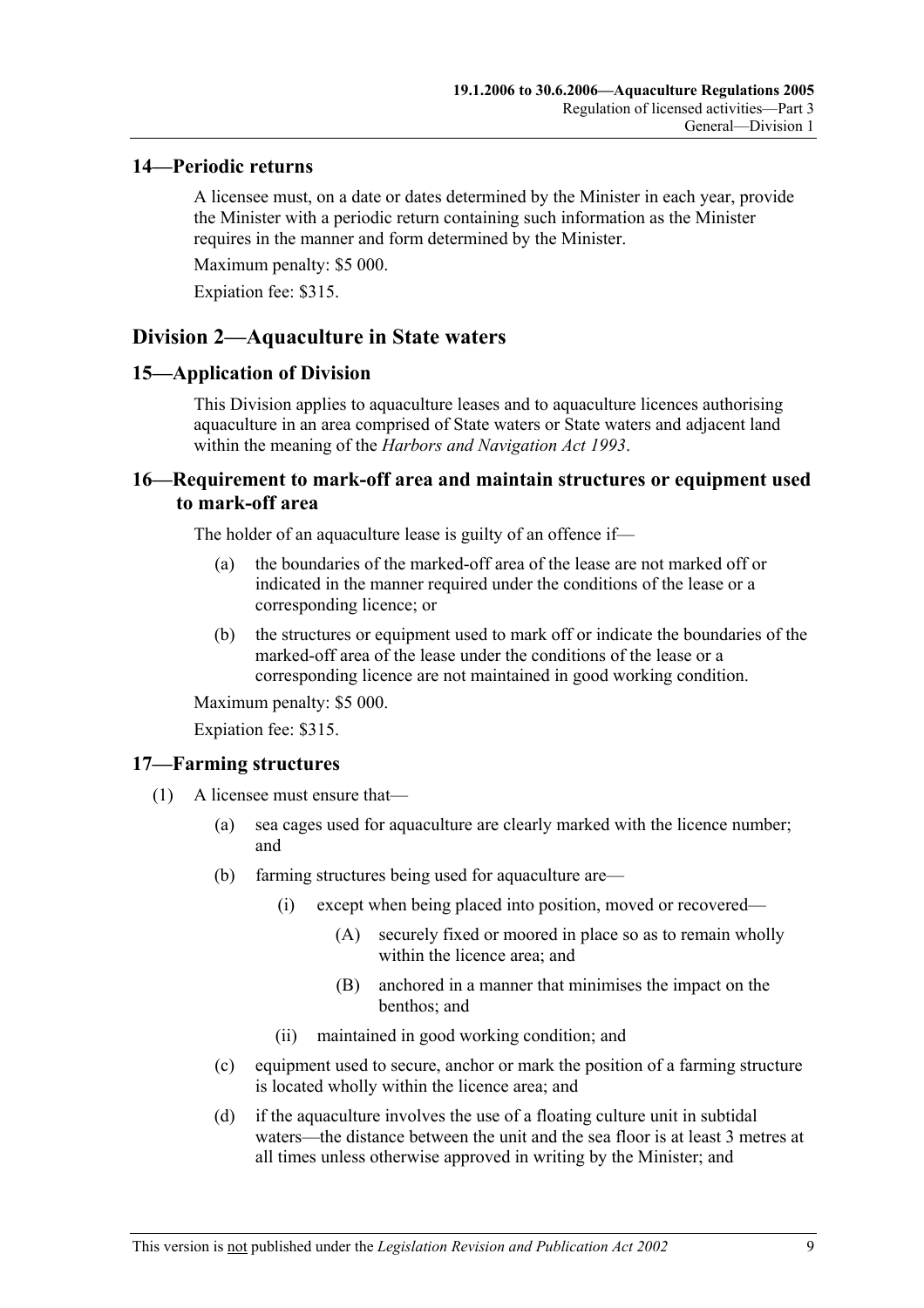(e) stocked sea cages are not located in the same place that stocked sea cages have been located within the preceding 12 months.

Maximum penalty: \$5 000.

Expiation fee: \$315.

 (2) A licensee must ensure that if a farming structure used for aquaculture, or any equipment used to secure, anchor or mark the position of the structure, is blown, washed or swept off the licence area, the structure or equipment is recovered as soon as practicable.

Maximum penalty: \$5 000.

Expiation fee: \$315.

#### **18—Health certificates for abalone farmed on navigable vessel**

- (1) A licensee authorised to carry on abalone aquaculture on a navigable vessel as it operates within an area of State waters must ensure that the following requirements are complied with in respect of aquaculture stock brought on to the vessel:
	- (a) the aquaculture stock must be comprised of abalone that have been hatchery reared in South Australia;
	- (b) the abalone must be accompanied by a certificate—
		- (i) that is in a form approved by the Minister; and
		- (ii) that has been issued—
			- (A) by a veterinary diagnostic laboratory accredited by the National Association of Testing Authorities; and
			- (B) within the previous 14 days; and
			- (C) following examination of at least 30 abalone; and
		- (iii) that certifies that the abalone in the test sample are not affected with a notifiable condition within the meaning of the *Livestock Act 1997* and do not display signs of being affected with a disease;
	- (c) at least 2 days before the abalone are brought on to the vessel the Minister must be provided with a copy of the certificate referred to in paragraph (b).

Maximum penalty: \$5 000.

#### Expiation fee: \$315.

- (2) A licensee authorised to carry on abalone aquaculture on a navigable vessel as it operates within an area of State waters must ensure that at least once in each 6 month period the Minister is provided with a copy of a certificate—
	- (a) that is in a form approved by the Minister; and
	- (b) that has been issued—
		- (i) by a veterinary diagnostic laboratory accredited by the National Association of Testing Authorities; and
		- (ii) within the previous 14 days; and
		- (iii) following examination of at least 30 abalone that have been farmed on the vessel for at least 1 month; and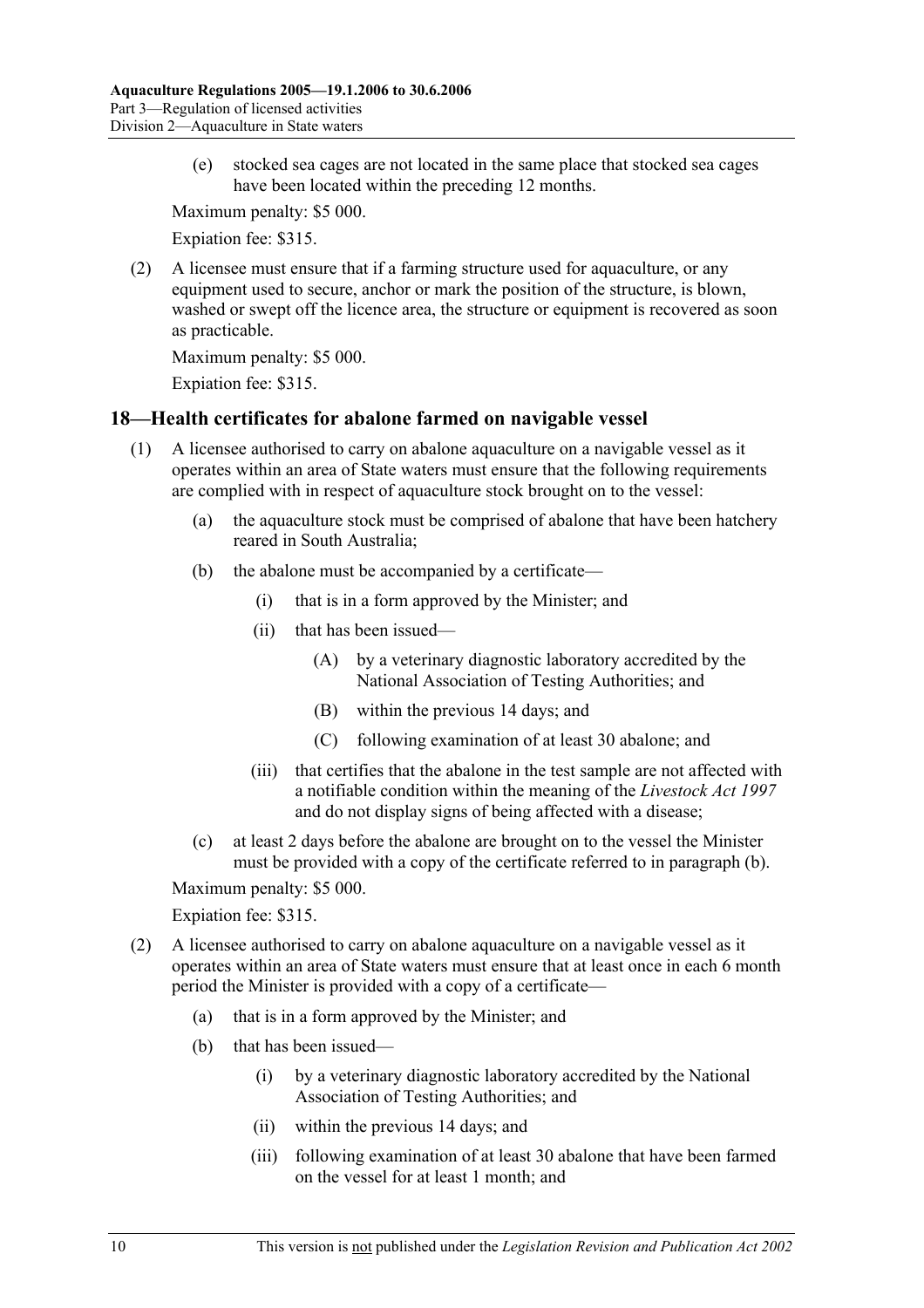(c) that certifies that the abalone in the test sample are not affected with a notifiable condition within the meaning of the *Livestock Act 1997* and do not display signs of being affected with a disease.

Maximum penalty: \$5 000.

Expiation fee: \$315.

## **19—Strategies relating to escape of stock and interaction with seabirds and large marine vertebrates**

- (1) A licensee must—
	- (a) have a written strategy approved by the Minister—
		- (i) for minimising the risk of the escape of aquaculture stock into the wild; and
		- (ii) for minimising adverse interactions with seabirds and large marine vertebrates resulting from aquaculture carried on under the licence; and
	- (b) ensure that activities under the licence conform with the approved strategy.

Maximum penalty: \$5 000.

- (2) If, at any time, the Minister is not satisfied as to the adequacy of an approved strategy, the Minister may require the strategy to be resubmitted for approval within a specified period in a modified form (which may be specified by the Minister).
- (3) If a licensee fails to resubmit a strategy as required, the licensee is guilty of an offence.

Maximum penalty: \$5 000.

Expiation fee: \$315.

- (4) Before requiring a strategy to be resubmitted, the Minister must give the licensee written notice of the proposed action, inviting the licensee to make written submissions in relation to the proposed action within a period specified in the notice (being not less than 14 days from the day on which the notice is given to the licensee).
- (5) Subregulation (1) does not apply to a licensee who held a licence immediately before the commencement of this regulation until 6 months after that commencement.
- (6) A licensee who held a licence immediately before the commencement of this regulation must submit a written strategy (as referred to in subregulation (1)) for approval within 3 months after the commencement of this regulation.

Maximum penalty: \$5 000.

Expiation fee: \$315.

### **20—Notification of entanglement of certain animals**

If a protected animal becomes confined in or entangled in a farming structure or other equipment used in connection with aquaculture, the licensee must—

 (a) immediately after becoming aware of the situation notify the Minister by means of a telephone call to the number provided to the licensee for the purpose; and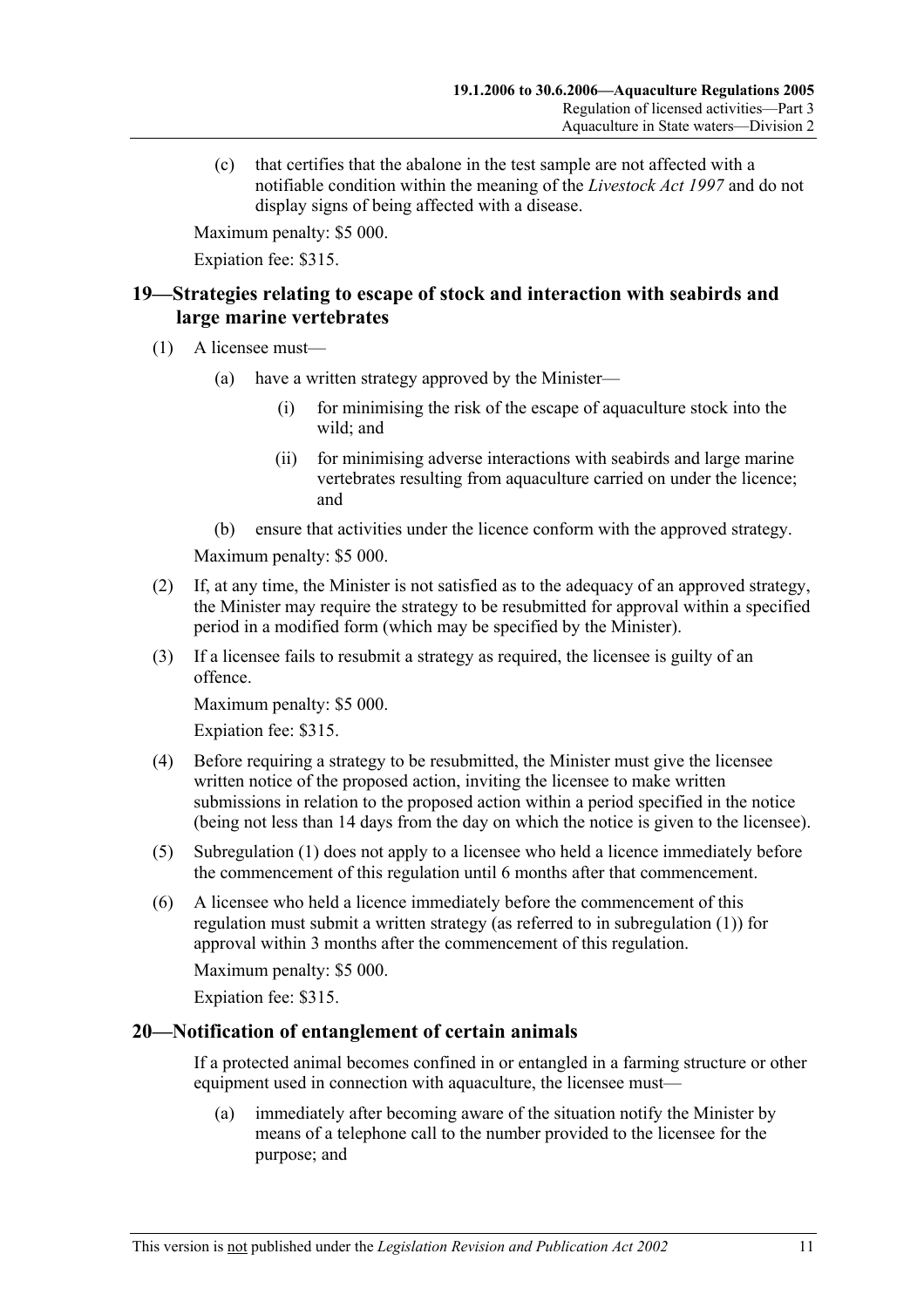(b) within 2 days after becoming aware of the situation notify the Minister in writing of the action taken to deal with the situation.

Maximum penalty: \$5 000.

#### **21—Notification of escape of stock or damage that may lead to escape of stock**

A licensee must—

- (a) within 12 hours after becoming aware of the escape of hatchery reared aquaculture stock or damage to a farming structure, or to other equipment, that may lead to the escape of hatchery reared aquaculture stock, notify the Minister (by means of a telephone call or fax to the number provided to the licensee for the purpose) of the escape or damage, including the following details:
	- (i) the species of aquatic organisms affected;
	- (ii) the date (or an estimate of the date) on which the escape or damage took place;
	- (iii) the number and biomass (or an estimate of the number and biomass) of aquatic organisms that have escaped;
	- (iv) the age or developmental stage of the aquatic organisms at the time of their escape;
	- (v) details of the circumstances in which the escape or damage took place; and
- (b) within 7 days after becoming aware of the escape or damage notify the Minister in writing of the action taken to deal with it.

Maximum penalty: \$5 000.

Expiation fee: In the case of an offence against paragraph (b)—\$315.

## **22—Environmental monitoring and reporting—farming of molluscs in subtidal area**

- (1) If a licence authorises the farming of molluscs in a subtidal area, the licensee must cause a benthic assessment recording to be made as follows:
	- (a) a colour videotape of the sea floor must be made at least once each reporting year at approximately the same time in each year;
	- (b) the underwater path videotaped must transect at least 100 metres of the licence area, originating within the licence area, proceeding parallel to and within 2 metres of longlines or other farming structures and finishing at least 50 metres outside the boundary of the licence area;
	- (c) the path must include at least 1 anchor of a farming structure and an area of at least 1 metre of the sea floor either side of the anchor;
	- (d) the path must follow, as close as practically possible, a straight line;
	- (e) the same path must be videotaped each reporting year;
	- (f) the videotape must be continuously recorded from start to finish with no editing breaks;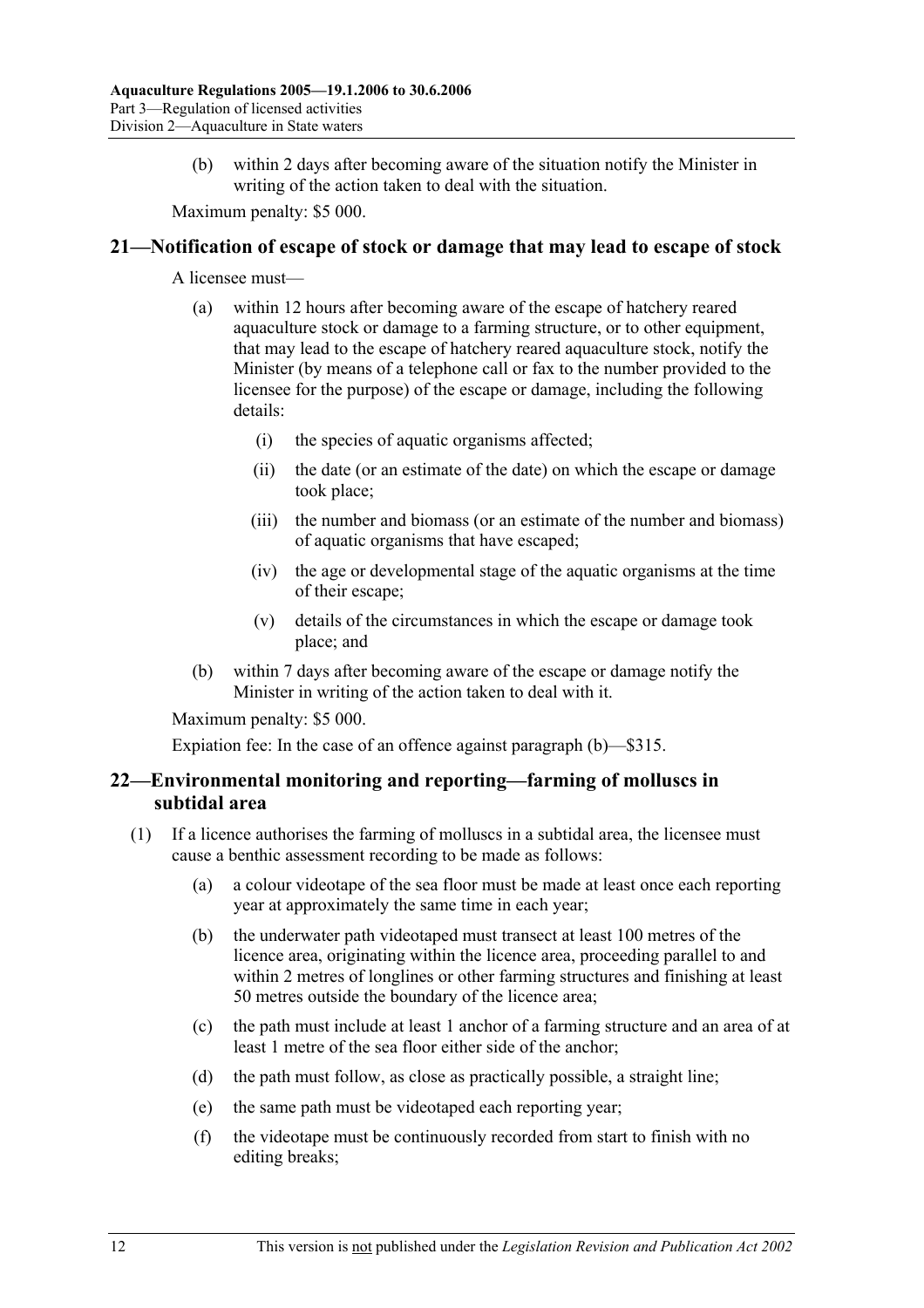- (g) the videotape must start and finish with an above water  $360^{\circ}$  pan of the horizon lasting at least 30 seconds per pan;
- (h) a minimum width of 2 metres of sea floor must be in the field of view at all times;
- (i) the angle of videotaping to the sea floor must be approximately  $45^{\circ}$ ;
- (j) the correct date and time must be continuously present on the videotape;
- (k) footage must be steady and taken at a very slow pace of approximately 1 metre every 2 to 4 seconds and must stop at the site of any anchor videotaped for at least 30 seconds;
- (l) the camera lens must be focussed on the sea floor at all times;
- (m) the path videotaped must be adequately lit to show benthic flora and fauna colours (so that the lighting level is equivalent to that produced by 2 high intensity discharge underwater metal halide 10 watt lamps);
- (n) the videotape must be examined after the recording and, if it is not of sufficient quality to enable a satisfactory assessment of the benthic environment of the path required to be videotaped, a further recording must be made;
- (o) a written record must be made of the location (using WGS84 or GDA94 datum) of the start and finish of the path videotaped and of the date and time of the start and finish of the videotaping;
- (p) a written record must be made detailing each of the following for each 10 metres of the path videotaped:
	- (i) the level of sedimentary disturbance resulting from biological activity (bioturbation);
	- (ii) undulation;
	- (iii) natural organic waste;
	- (iv) aquaculture waste including detached farming shell debris;
	- (v) sand colour;
	- (vi) macroalgal cover;
	- (vii) seagrass cover;
	- (viii) microbial mats (for example, *Beggiatoa sp*);
	- (ix) blue-green algal mats;
	- (x) sponge cover;
	- (xi) the presence of—
		- (A) holothurians (sea cucumbers);
		- (B) ascidians (sea squirts);
		- (C) razor fish (*Pinna sp*);
		- (D) scallops;
		- (E) crabs;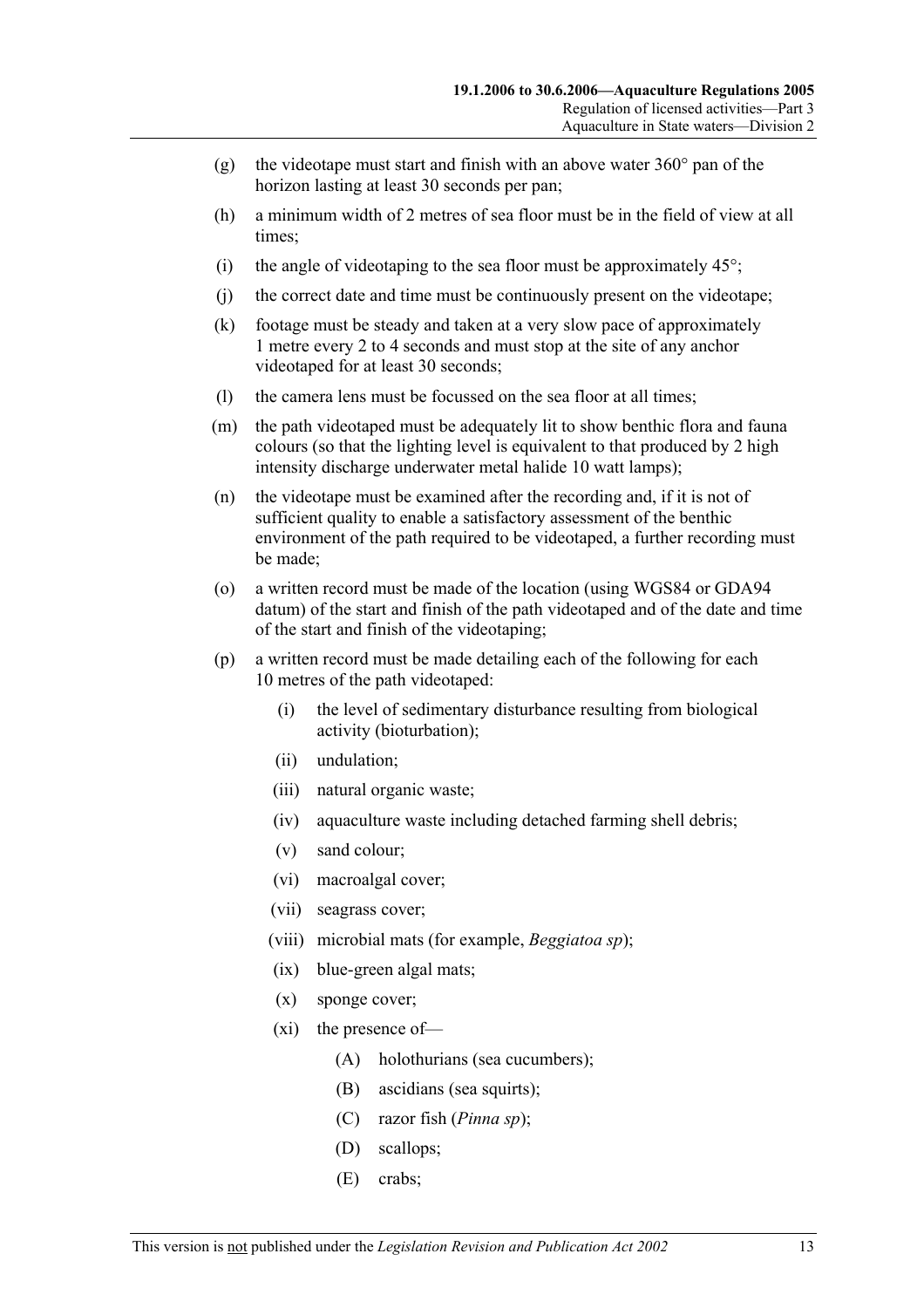- (F) gastropods;
- (G) fish;
- (H) seahorses and sea dragons.

- (2) If a licence authorises the farming of molluscs in a subtidal area, the licensee must, on or before the reporting day in each year, provide to the Minister a report for the preceding reporting year—
	- (a) containing the following:
		- (i) a map showing—
			- (A) the boundary of the licence area; and
			- (B) the location (using WGS84 or GDA94 datum) of the corners of the licence area; and
			- (C) the location (using WGS84 or GDA94 datum) of farming structures and the number, dimensions and spacing of the structures; and
			- (D) the location (using WGS84 or GDA94 datum) of the underwater path videotaped for the benthic assessment recording;
		- (ii) for each month—
			- (A) the amount and type of supplemental feed used in the licence area; and
			- (B) the amount and type of chemicals (including but not limited to therapeutic or prophylactic substances, antifoulants and disinfectants) used in the licence area;
		- (iii) such of the following details as are known about interaction that has occurred between large marine vertebrates and farming structures or equipment, personnel or aquaculture stock:
			- (A) the date of the interaction;
			- (B) the species of marine vertebrate involved;
			- (C) the location of the interaction;
			- (D) a description of the nature of the interaction;
		- (iv) if the author of the report is not the licensee—the author's name and address; and
	- (b) accompanied by a copy of the benthic assessment recording made for the reporting year (in a format approved by the Minister) and the records made in conjunction with the recording.

Maximum penalty: \$5 000.

Expiation fee: \$315.

 (3) This regulation does not apply to a licence authorising the carrying on of aquaculture on a navigable vessel as it operates within an area of State waters.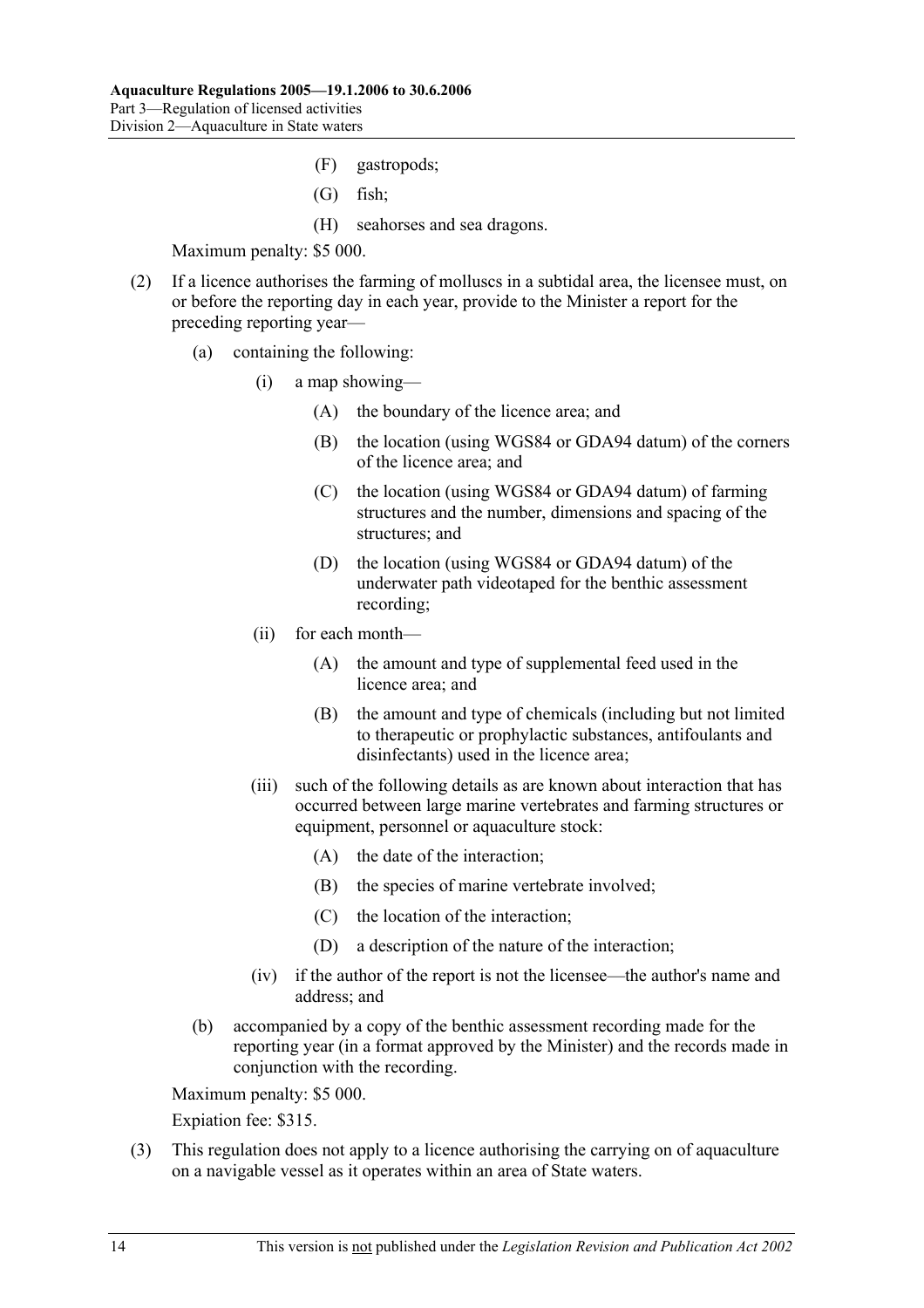## **23—Environmental monitoring and reporting—farming of molluscs in intertidal area**

If a licence authorises the farming of molluscs in an intertidal area, the licensee must, on or before the reporting day in each year, provide to the Minister a report for the preceding reporting year containing the following:

- (a) a map showing—
	- (i) the boundary of the licence area; and
	- (ii) the location (using WGS84 or GDA94 datum) of the corners of the licence area; and
	- (iii) the location (using WGS84 or GDA94 datum) of farming structures and the number, dimensions and spacing of the structures;
- (b) for each month—
	- (i) the number of pacific oysters found in the licence area and not contained within a farming structure; and
	- (ii) the location in which they were found; and
	- (iii) a statement of whether they have been removed;
- (c) for each month—the amount and type of chemicals (including but not limited to therapeutic or prophylactic substances, antifoulants and disinfectants) used in the licence area;
- (d) such of the following details as are known about interaction that has occurred between large marine vertebrates and farming structures or equipment, personnel or aquaculture stock:
	- (i) the date of the interaction;
	- (ii) the species of marine vertebrate involved;
	- (iii) the location of the interaction;
	- (iv) a description of the nature of the interaction;

(e) if the author of the report is not the licensee—the author's name and address.

Maximum penalty: \$5 000.

Expiation fee: \$315.

## **24—Environmental monitoring and reporting—farming of finfish**

- (1) If a licence authorises the farming of finfish, the licensee must cause a benthic assessment recording to be made as follows:
	- (a) a colour videotape of the sea floor must be made at least once each reporting year at approximately the same time in each year;
	- (b) at least 3 underwater paths must be videotaped as follows:
		- (i) 1 must be within the licence area originating as close as practicable to the side of a sea cage used for aquaculture under the licence and proceeding in the direction of the prevailing current (down current) for 150 metres; and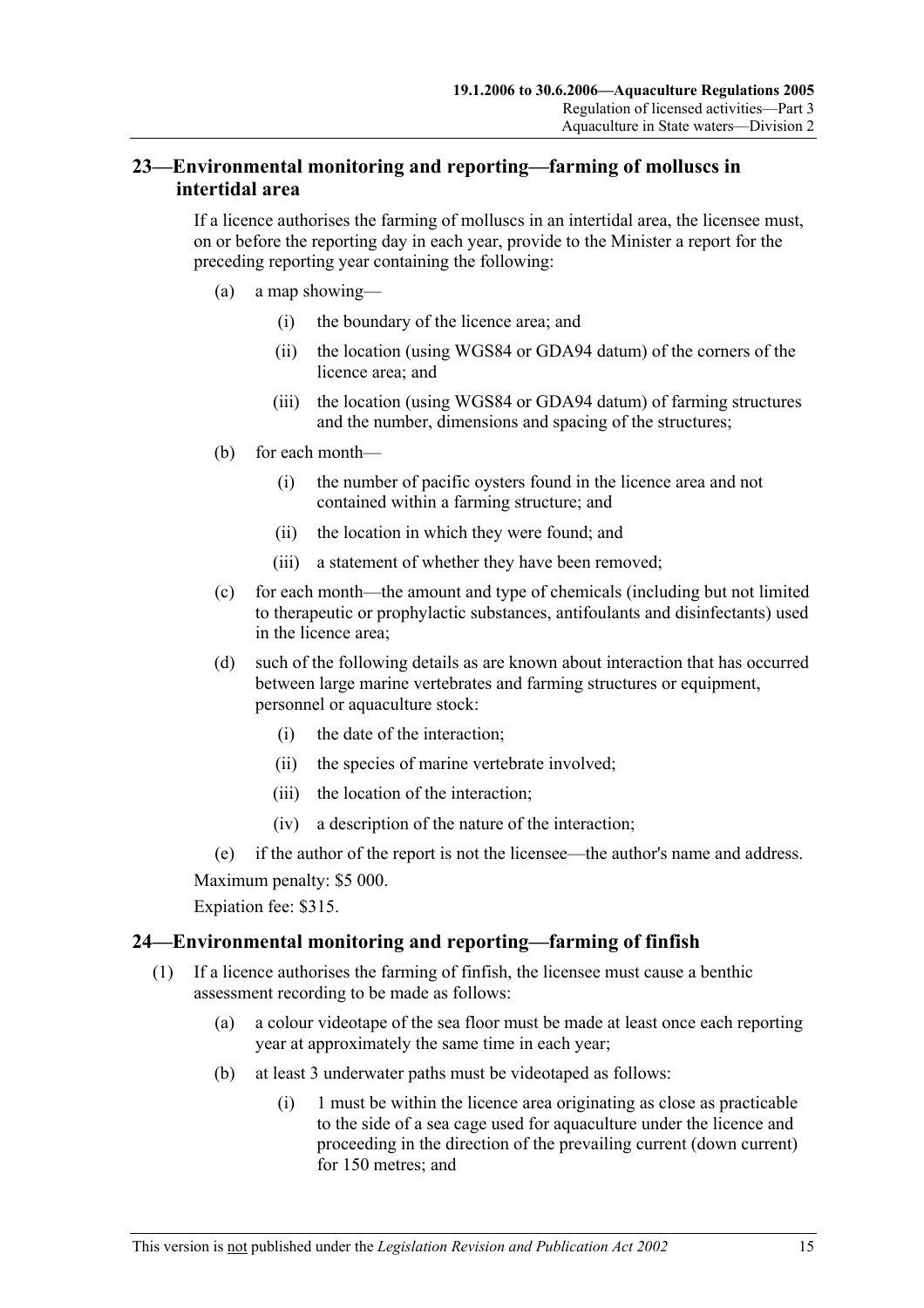- (ii) 1 must be within the licence area originating as close as practicable to the opposite side of the same sea cage and proceeding in the opposite direction of the prevailing current (up current) for 150 metres; and
- (iii) 1 must be outside the licence area originating at the midpoint of the prevailing down current boundary of the licence area and proceeding at right angles to the boundary for 150 metres (the *off-site transect*);
- (c) the same off-site transect must be videotaped each year;
- (d) the videotape of each path must be continuously recorded from start to finish with no editing breaks;
- (e) the videotape of each path must start and finish with an above water 360° pan of the horizon lasting at least 30 seconds per pan;
- (f) a minimum width of 2 metres of sea floor must be in the field of view at all times;
- (g) the angle of videotaping to the sea floor must be approximately  $45^{\circ}$ ;
- (h) the correct date and time must be continuously present on the videotape;
- (i) footage must be steady and taken at a very slow pace of approximately 1 metre every 2 to 4 seconds;
- (j) the camera lens must be focussed on the sea floor at all times;
- (k) each path videotaped must be adequately lit to show benthic flora and fauna colours (so that the lighting level is equivalent to that produced by 2 high intensity discharge underwater metal halide 10 watt lamps);
- (l) the videotape must be examined after the recording and, if it is not of sufficient quality to enable a satisfactory assessment of the benthic environment of the paths required to be videotaped, a further recording must be made;
- (m) a written record must be made of—
	- (i) the location (using WGS84 or GDA94 datum) of the start and finish of each path videotaped and of the date and time of the start and finish of the videotaping of each path; and
	- (ii) the location of the sea cage concerned (using WGS84 or GDA94 datum);
- (n) a written record must be made detailing each of the following for each 10 metres of each path videotaped:
	- (i) the level of sedimentary disturbance resulting from biological activity (bioturbation);
	- (ii) undulation;
	- (iii) natural organic waste;
	- (iv) aquaculture waste including waste baitfish and pellets;
	- (v) sand colour;
	- (vi) macroalgal cover;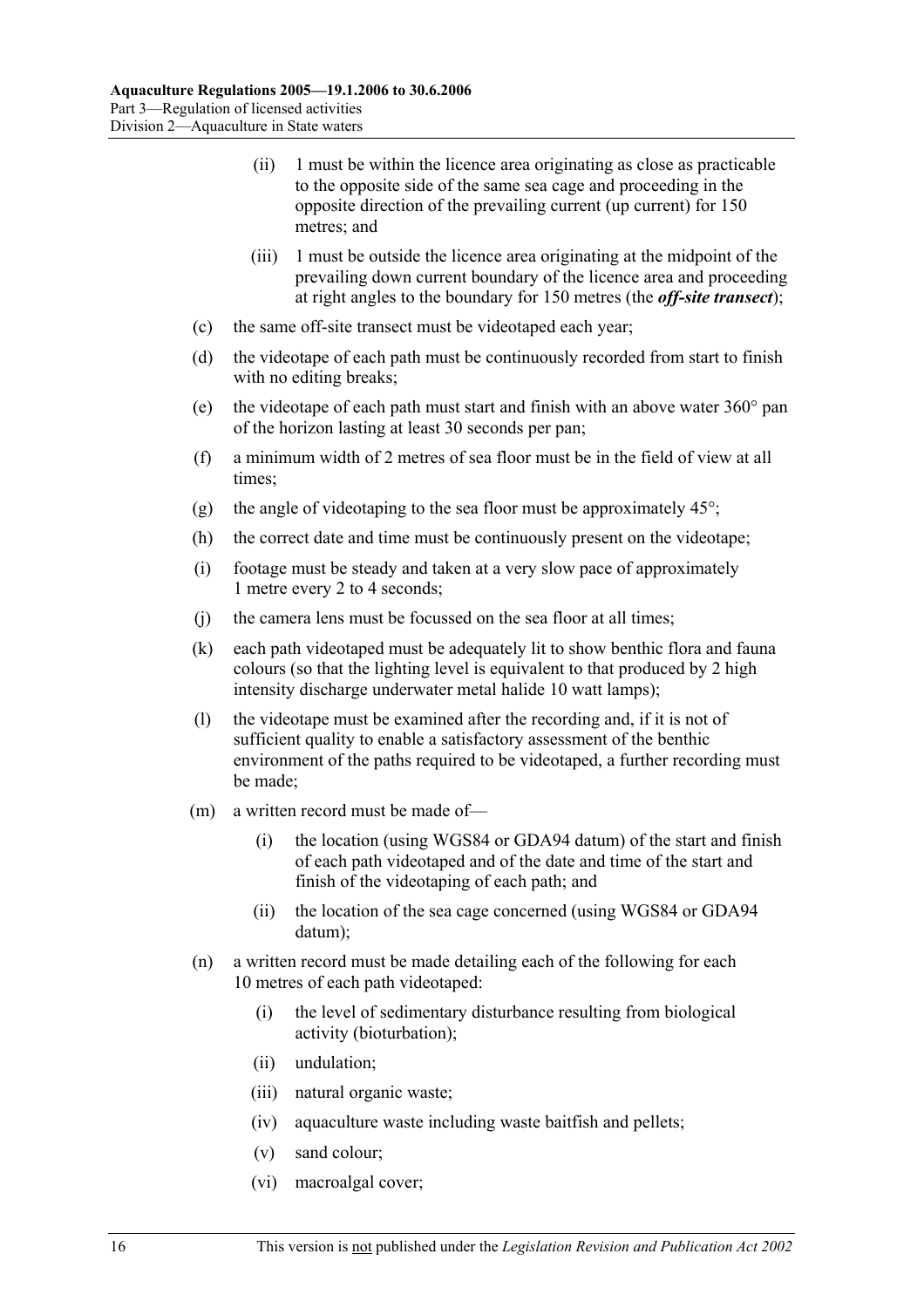- (vii) seagrass cover;
- (viii) microbial mats (for example, *Beggiatoa sp*);
- (ix) blue-green algal mats;
- (x) sponge cover;
- (xi) the presence of—
	- (A) holothurians (sea cucumbers);
	- (B) ascidians (sea squirts);
	- (C) razor fish (*Pinna sp*);
	- (D) scallops;
	- (E) crabs;
	- (F) gastropods;
	- (G) fish;
	- (H) seahorses and sea dragons.

- (2) However, subregulation (1) only applies in a particular reporting year to a licence authorising the farming of tuna if the Minister notifies the licensee in writing of its application at least 1 month before the commencement of the reporting year.
- (3) The Minister may, by notice in writing to a licensee authorised to farm finfish, require the licensee to prepare, within a period specified in the notice (but not more than once in each reporting year) a report on the health of benthic infaunal communities in the licence area and to take and analyse samples as specified in the notice for the purposes of the report.
- (4) A licensee must comply with a notice given under subregulation (3). Maximum penalty: \$5 000.
- (5) If a licence authorises the farming of finfish, the licensee must, on or before the reporting day in each year, provide to the Minister a report for the preceding reporting year—
	- (a) containing the following:
		- (i) a map showing—
			- (A) the boundary of the licence area; and
			- (B) the location (using WGS84 or GDA94 datum) of the corners of the licence area; and
			- (C) the location (using WGS84 or GDA94 datum) of farming structures and the number, dimensions and spacing of the structures; and
			- (D) the location (using WGS84 or GDA94 datum) of fallowed areas and the period for which the areas were fallow; and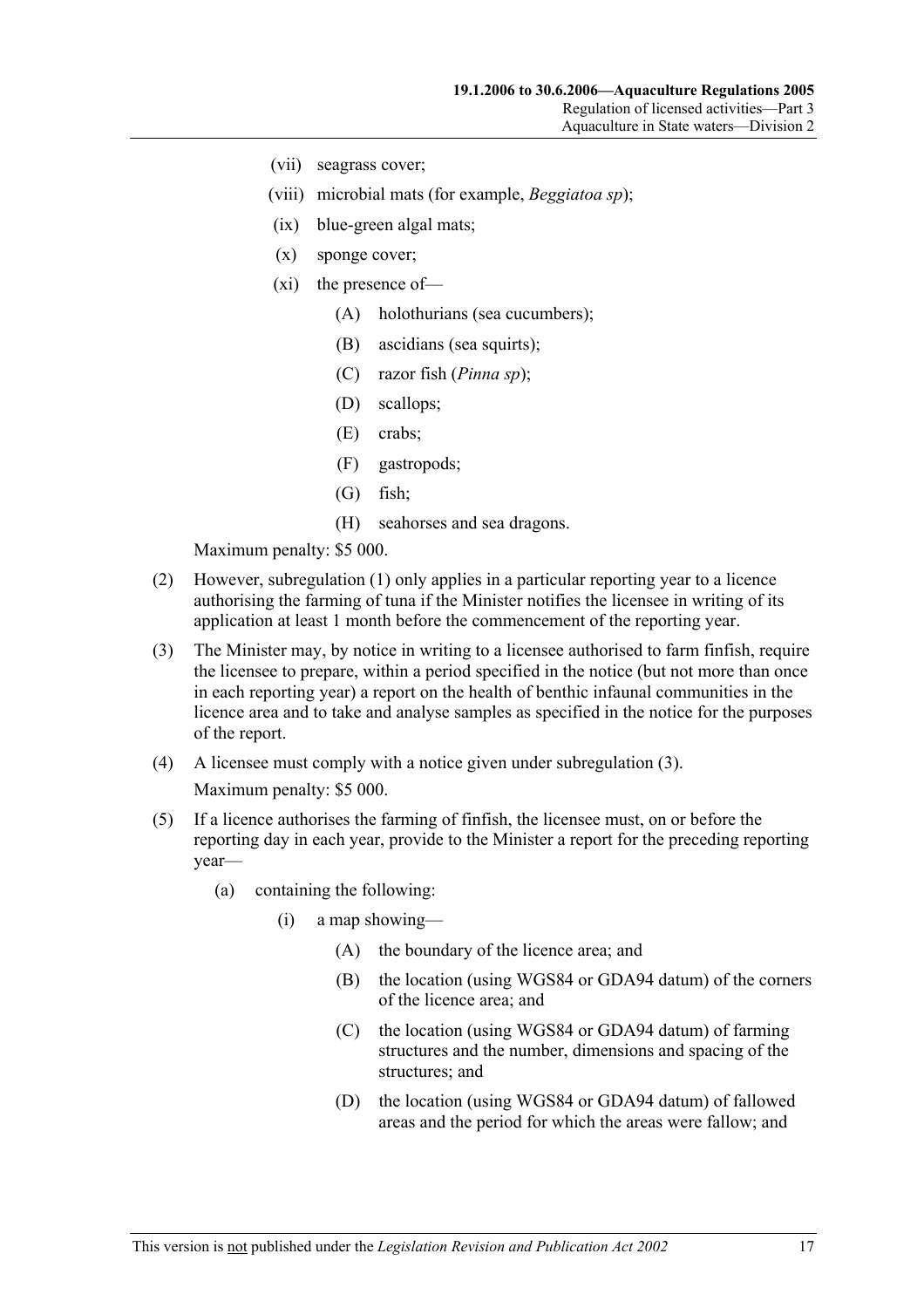- (E) if the licensee is required to make a benthic assessment recording—the location (using WGS84 or GDA94 datum) of each of the underwater paths videotaped for the benthic assessment recording;
- (ii) for each month—
	- (A) an estimate of the number and biomass of finfish in the licence area; and
	- (B) the amount and type of supplemental feed used in the licence area; and
	- (C) the amount and type of chemicals (including but not limited to therapeutic or prophylactic substances, antifoulants and disinfectants) used in the licence area;
- (iii) such of the following details as are known about interaction that has occurred between large marine vertebrates and farming structures or equipment, personnel or aquaculture stock:
	- (A) the date of the interaction;
	- (B) the species of marine vertebrate involved;
	- (C) the location of the interaction;
	- (D) a description of the nature of the interaction;
- (iv) if the author of the report is not the licensee—the author's name and address; and
- (b) if the licensee is required to make a benthic assessment recording accompanied by a copy of the benthic assessment recording made for the reporting year (in a format approved by the Minister) and the records made in conjunction with the recording; and
- (c) if the licensee is required to prepare a report on the health of the benthic infaunal communities—accompanied by a copy of the report.

Expiation fee: \$315.

#### **25—Environmental monitoring and reporting—navigable vessels**

- (1) If a licence authorises the carrying on of aquaculture on a navigable vessel as it operates within an area of State waters, the licensee must carry out water testing as follows:
	- (a) water samples must be collected at least 6 times per reporting year (at intervals not closer than 2 months) at approximately the same times and dates in each year;
	- (b) samples of water to be used for aquaculture on the vessel must be collected as follows:
		- (i) the samples must be representative samples of water to be used on the vessel;
		- (ii) 2 samples must be collected;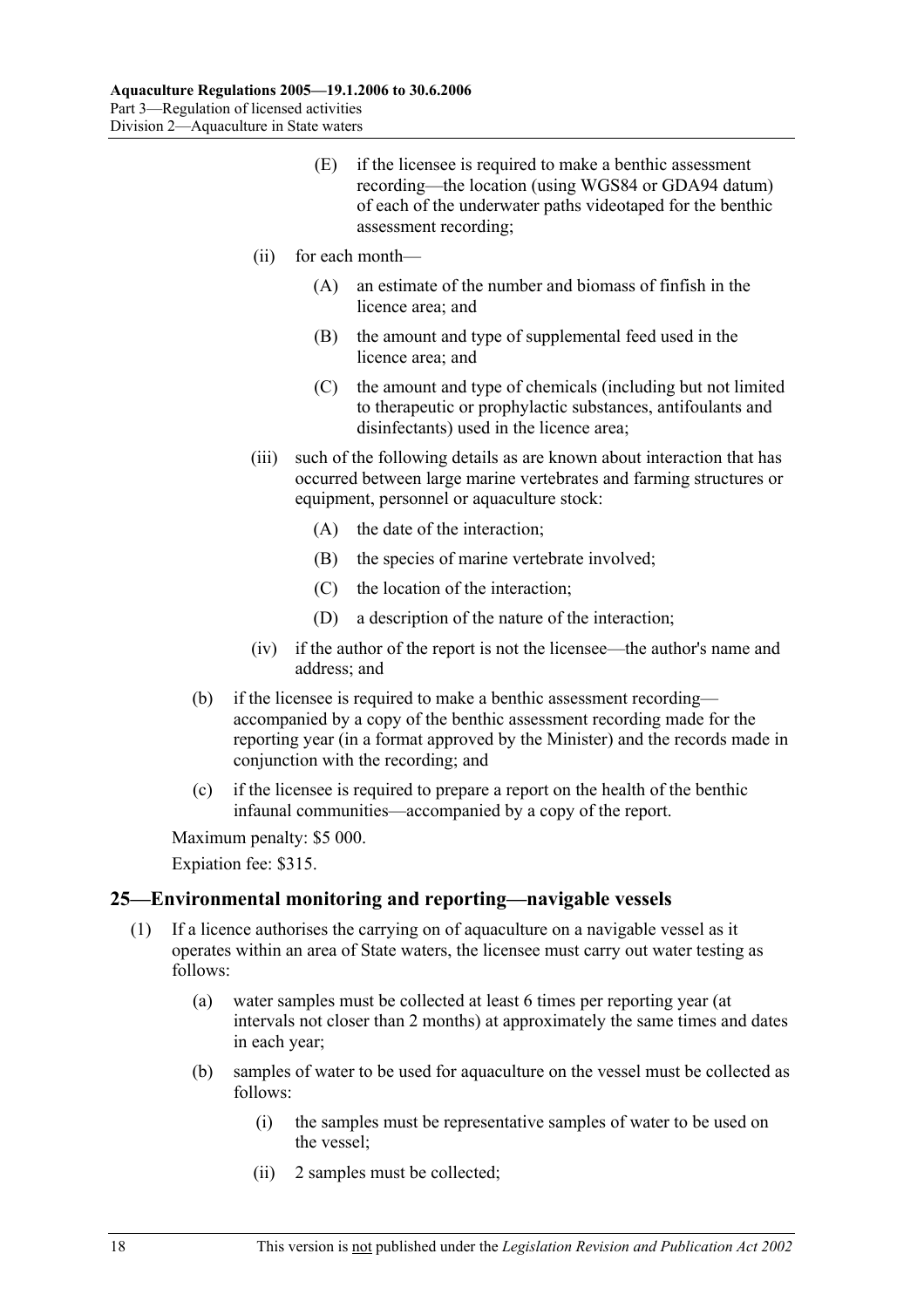- (c) samples of waste water discharged from the vessel must be collected as follows:
	- (i) the samples must be representative samples of water discharged from the vessel (after the water has been treated ready for discharge);
	- (ii) the samples must be of waste water resulting from the use of the water sampled under paragraph (b);
	- (iii) if there is only 1 point at which waste water is discharged from the vessel—at least 2 samples must be collected directly from the discharge point;
	- (iv) if there is more than 1 discharge point—a sample must be collected directly from at least 2 of the discharge points;
- (d) the samples must be tested for oxidised nitrogen (as nitrogen  $NO_3^{\text{+}NO_2}$ ), ammonia (total as nitrogen  $NH<sub>4</sub> + NH<sub>3</sub>$ ), soluble phosphorous and total suspended solids in an accredited laboratory;
	- (e) the samples must be collected in a manner and using containers that comply with the requirements of the testing laboratory.

- (2) If a licence authorises the carrying on of aquaculture on a navigable vessel as it operates within an area of State waters, the licensee must, on or before the reporting day in each year, provide to the Minister a report for the preceding reporting year—
	- (a) containing the following:
		- (i) the dates on which water samples were collected;
		- (ii) for each month—
			- (A) the amount and type of supplemental feed used in aquaculture on the vessel; and
			- (B) the amount and type of chemicals (including but not limited to therapeutic or prophylactic substances, antifoulants and disinfectants) used in aquaculture on the vessel;
		- (iii) if the author of the report is not the licensee—the author's name and address; and
	- (b) accompanied by a copy of the results of the testing of the water samples provided by the laboratory.

Maximum penalty: \$5 000.

Expiation fee: \$315.

## **Division 3—Aquaculture not in State waters**

### **26—Application of Division**

This Division applies to aquaculture licences authorising aquaculture in an area not comprised of State waters or State waters and adjacent land within the meaning of the *Harbors and Navigation Act 1993*.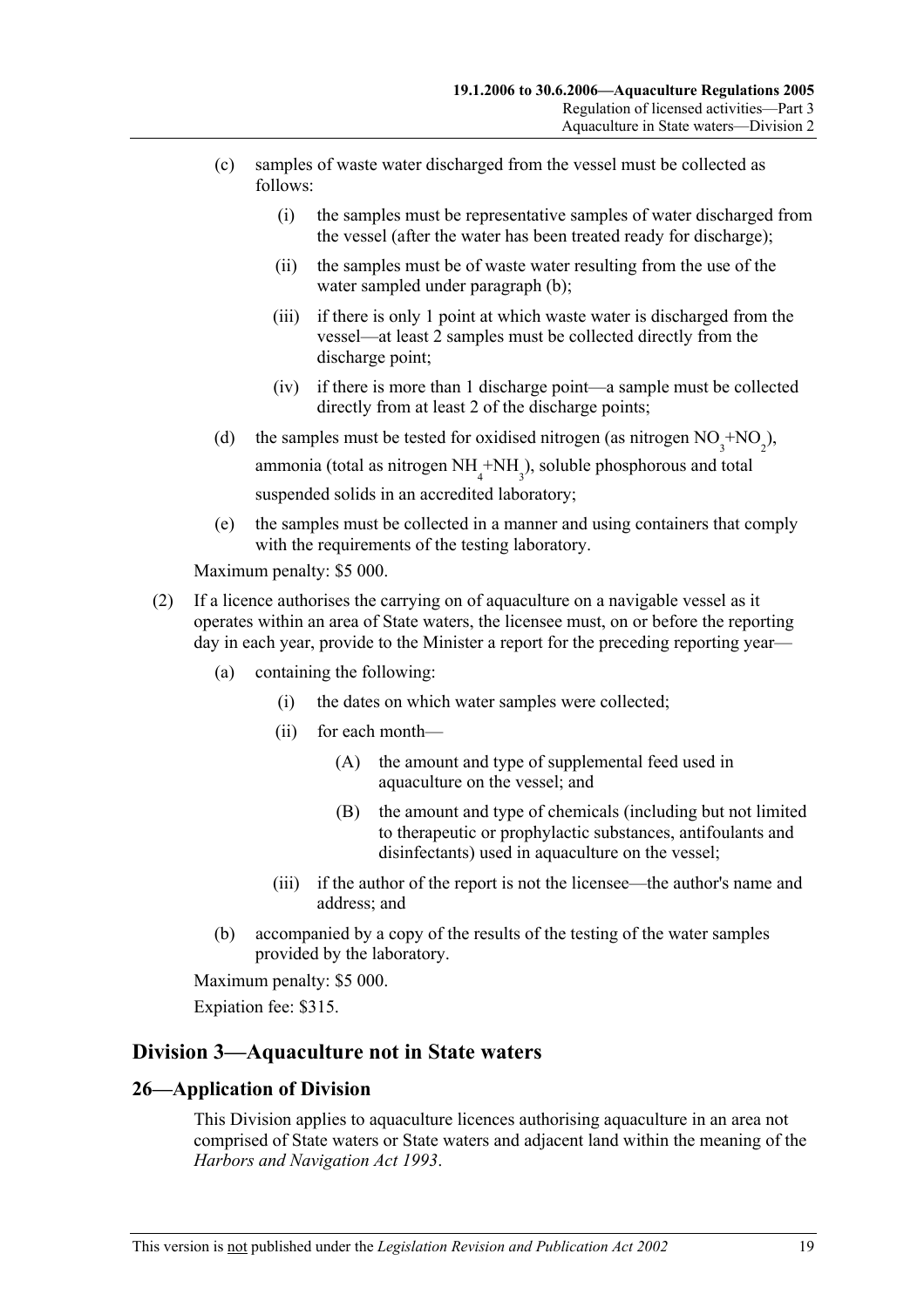## **27—Environmental monitoring and reporting—general**

- (1) If the licence is designated by the Minister (in the licence or by notice in writing to the licensee) as having a medium or high environmental risk profile, the licensee must carry out water testing as follows:
	- (a) in the case of a licence designated as having a medium environmental risk profile—water samples must be collected at least once each reporting year at approximately the same time and date from approximately the same locations;
	- (b) in the case of a licence designated as having a high environmental risk profile—water samples must be collected at least 3 times per reporting year (at intervals not closer than 3 months) at approximately the same times and dates in each year from approximately the same locations;
	- (c) samples of water from the body of water from which water is obtained for aquaculture must be collected as follows:
		- (i) the samples must be representative samples of water used for aquaculture in the licence area;
		- (ii) if there is only 1 point at which waste water is discharged from the licence area—2 samples must be collected either from water located upstream of the aquaculture activity or from water that is at least 500 metres away from the discharge point;
		- (iii) if there is more than 1 discharge point—a sample must be collected from at least 2 different sites (separated from each other by at least 500 metres) either located upstream of the aquaculture activity or from water that is at least 500 metres away from a discharge point;
	- (d) samples of waste water discharged from the licence area must be collected as follows:
		- (i) the samples must be representative samples of water discharged from the licence area (if applicable, after the water has been treated ready for discharge);
		- (ii) if there is only 1 point at which waste water is discharged from the licence area—at least 2 samples must be collected at a location adjacent to or directly from the discharge point;
		- (iii) if there is more than 1 discharge point—a sample must be collected at a location adjacent to or directly from at least 2 of the discharge points;
	- (e) the samples must be tested for oxidised nitrogen (as nitrogen  $NO_3^{\text{+}NO_2}$ ), ammonia (total as nitrogen  $NH_4^+NH_3^$ ), soluble phosphorous and, except if there is a settlement pond for discharge waters, total suspended solids in an accredited laboratory;
		- (f) the samples must be collected in a manner and using containers that comply with the requirements of the testing laboratory.

Maximum penalty: \$5 000.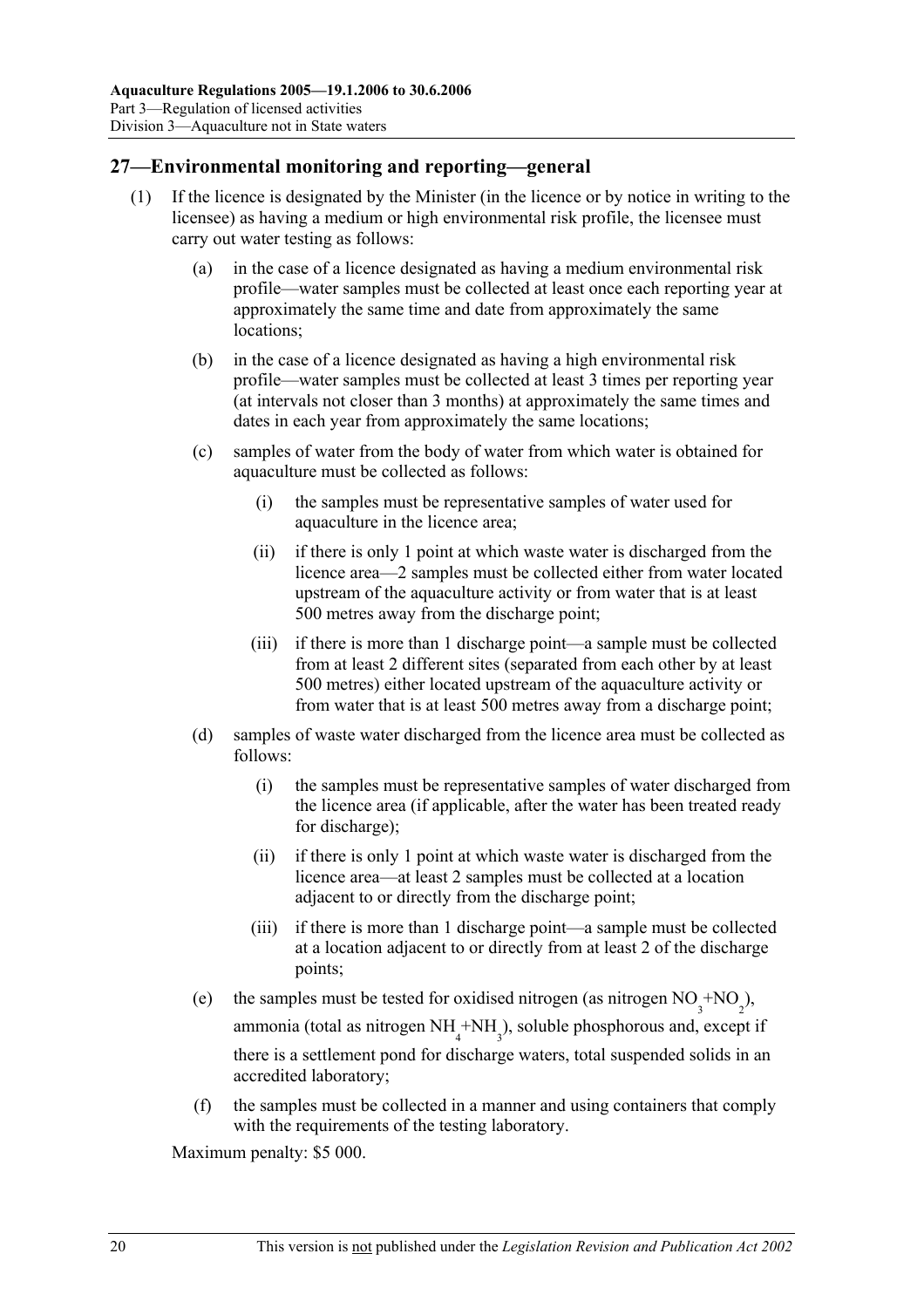- (2) A licensee must, on or before the reporting day in each year, provide to the Minister a report for the preceding reporting year—
	- (a) containing the following:
		- (i) a map showing the location relative to land holding boundaries of the following:
			- (A) farming structures (and also showing the number and dimensions of the structures);
			- (B) intake and discharge pipes used in the course of carrying on aquaculture;
			- (C) sheds or other structures used in the course of carrying on aquaculture;
			- (D) bodies of water in the vicinity that have the potential to be affected by the aquaculture;
			- (E) if the licensee is required to carry out water testing—the places at which water samples were collected;
		- (ii) in respect of water used in the course of aquaculture—
			- (A) a description of where and how the water has been sourced; and
			- (B) a statement of whether the water was fresh, brackish or saline; and
			- (C) for each month—the volume in litres of water used;
		- (iii) in respect of water discharged from farming structures—
			- (A) a description of where and how the water has been discharged (including details of bodies of water to which it has been discharged); and
			- (B) a statement of whether the water has been treated before discharge and, if it has, a statement of how the water has been treated; and
			- (C) for each month—the volume in litres of water discharged;
		- (iv) if the licensee is required to carry out water testing—the dates on which water samples were collected;
		- (v) for each month—
			- (A) the amount and type of supplemental feed used in connection with each farming structure in the licence area; and
			- (B) the amount and type of chemicals (including but not limited to therapeutic or prophylactic substances, antifoulants and disinfectants) used in the licence area;
		- (vi) if the author of the report is not the licensee—the author's name and address; and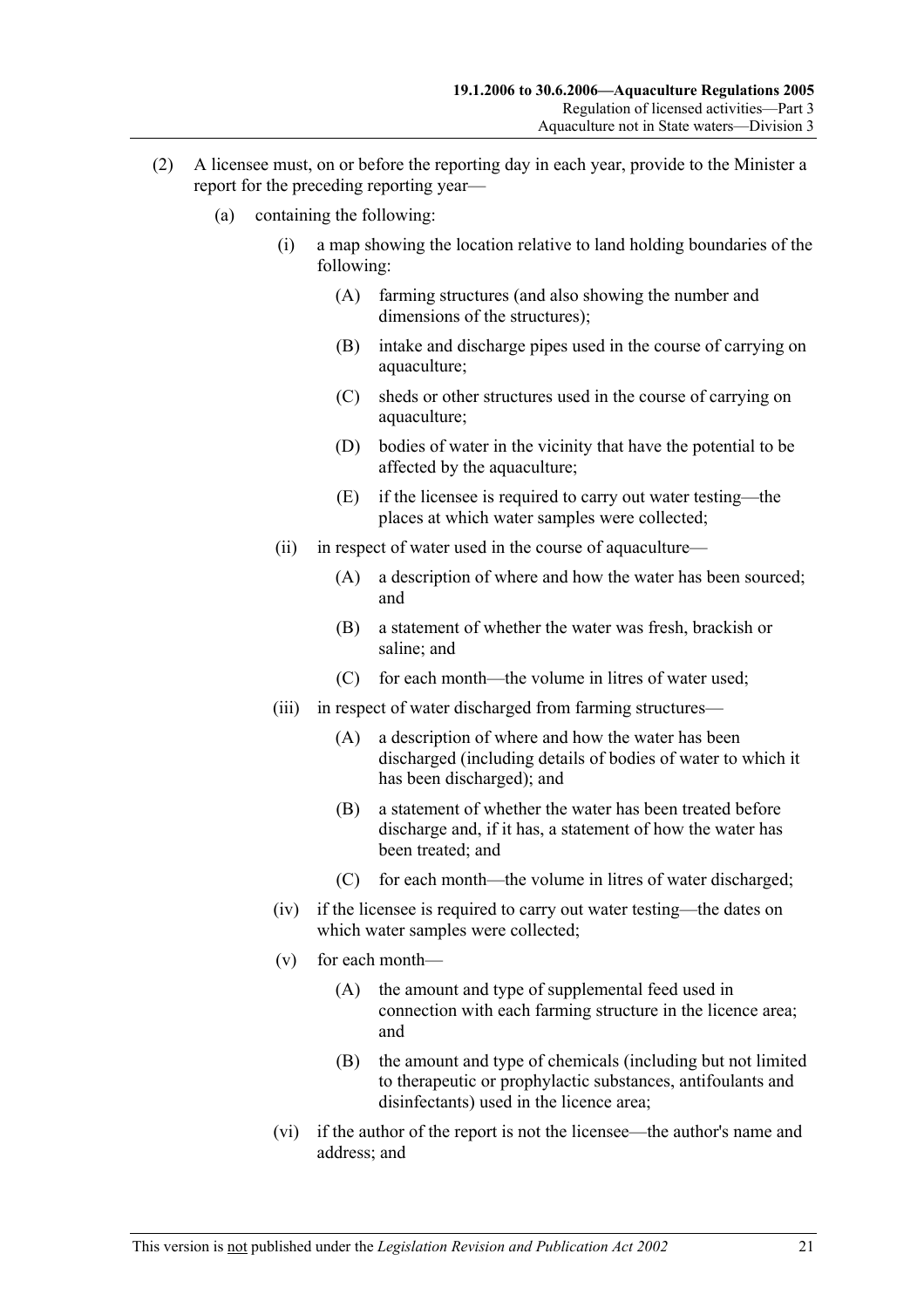(b) if the licensee is required to carry out water testing—accompanied by a copy of the results of the testing of the water samples provided by the laboratory.

Maximum penalty: \$5 000.

Expiation fee: \$315.

## **28—Environmental monitoring and reporting—live organisms reared during transport**

- (1) If a licence authorises the use of a farming structure designed to be transported by road or rail, the licensee must carry out water testing as follows:
	- (a) water samples must be collected at least 3 times per reporting year (at intervals not closer than 3 months) at approximately the same times and dates in each year;
	- (b) samples of waste water discharged from the structure must be collected as follows:
		- (i) the samples must be representative samples of water discharged from the structure;
		- (ii) if there is only 1 point at which waste water is discharged from the structure—at least 2 samples must be collected directly from the discharge point;
		- (iii) if there is more than 1 discharge point—a sample must be collected directly from at least 2 of the discharge points;
	- (c) the samples must be tested for oxidised nitrogen (as nitrogen  $NO_3^{\text{+}NO_2}$ ), ammonia (total as nitrogen  $NH<sub>4</sub> + NH<sub>3</sub>$ ), soluble phosphorous and total suspended solids in an accredited laboratory;
		- (d) the samples must be collected in a manner and using containers that comply with the requirements of the testing laboratory.

Maximum penalty: \$5 000.

- (2) If a licence authorises the use of a farming structure designed to be transported by road or rail, the licensee must, on or before the reporting day in each year, provide to the Minister a report for the preceding reporting year—
	- (a) containing the following:
		- (i) the dates on which water samples were collected;
		- (ii) for each month—
			- (A) the amount and type of supplemental feed used in the structure; and
			- (B) the amount and type of chemicals (including but not limited to therapeutic or prophylactic substances, antifoulants and disinfectants) used in the structure;
		- (iii) if the author of the report is not the licensee—the author's name and address; and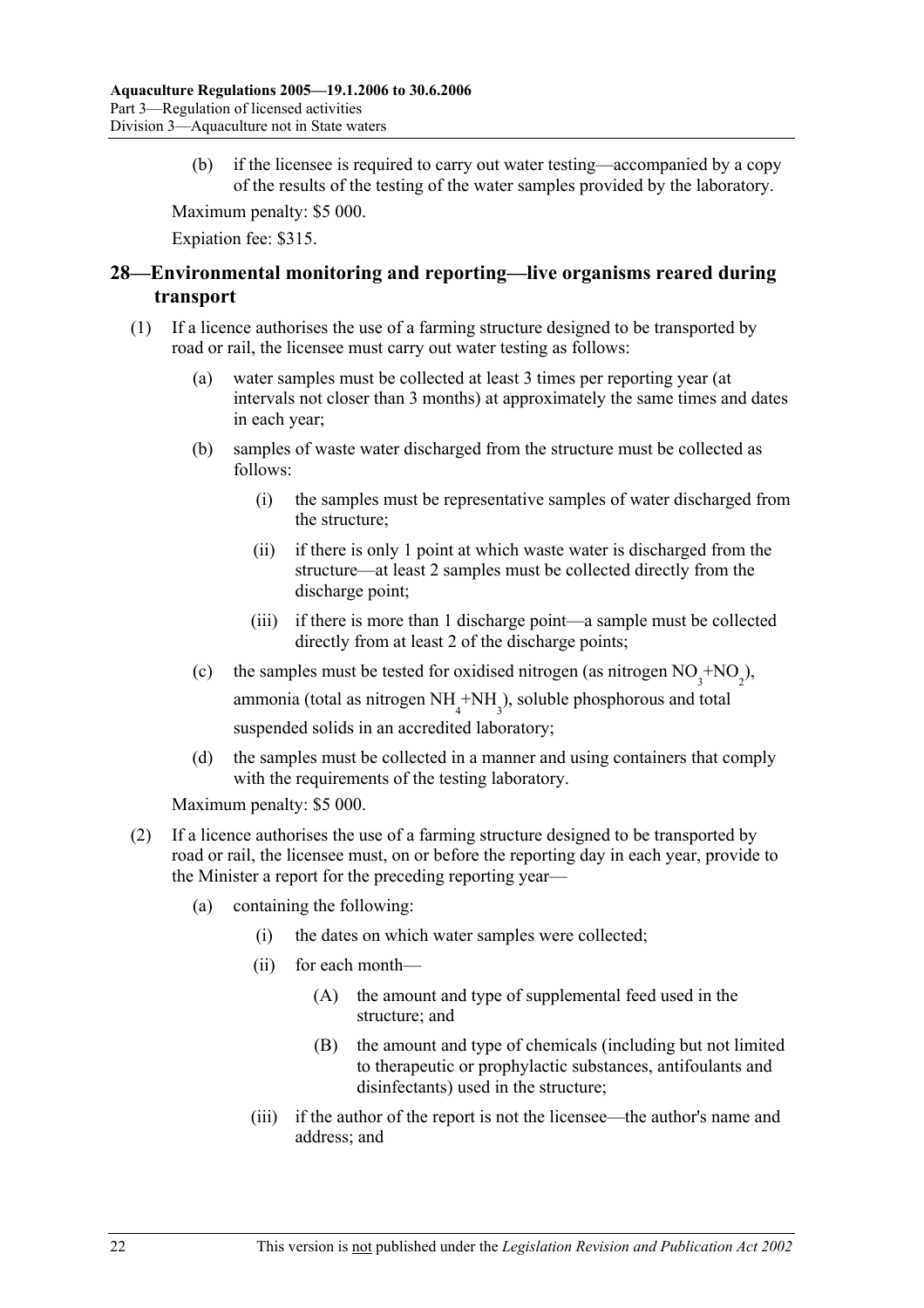(b) accompanied by a copy of the results of the testing of the water samples provided by the laboratory.

Maximum penalty: \$5 000.

Expiation fee: \$315.

# **Part 4—Miscellaneous**

#### **28A—Division of lease area**

- (1) The Minister may, on application by the holder of a development lease or production lease for division of the lease area into separate lease areas—
	- (a) substitute the original lease with leases of the same kind over the separate lease areas; and
	- (b) substitute the corresponding licences relating to the original lease with corresponding licences relating to the substituted leases.
- (2) The following rules apply to the substitution of leases and corresponding licences under this regulation:
	- (a) there must be no change in the persons holding a lease or corresponding licence;
	- (b) the substituted leases must be for the balance of the term of the original lease;
	- (c) the lease areas of the substituted leases must together make up the lease area of the original lease;
	- (d) the area in which a licensee is authorised to carry on aquaculture must not be altered;
	- (e) the conditions of a substituted lease or corresponding licence must be the same as the conditions of the original lease or corresponding licence, except for conditions designating a lease area or licence area, conditions relating to marking out the boundaries of a lease area or licence area or conditions relating a licence to a lease.
- (3) An application for division of a lease area into separate lease areas—
	- (a) must be made to the Minister in the manner and form required by the Minister; and
	- (b) must be accompanied by a plan delineating—
		- (i) the lease area of the original lease; and
		- (ii) the licence areas of the corresponding licences relating to the original lease; and
		- (iii) the separate lease areas into which the original lease area is to be divided; and
		- (iv) the licence areas of the corresponding licences that are to relate to the substituted leases over the separate lease areas; and
	- (c) must be accompanied by the fee set out in Schedule 1.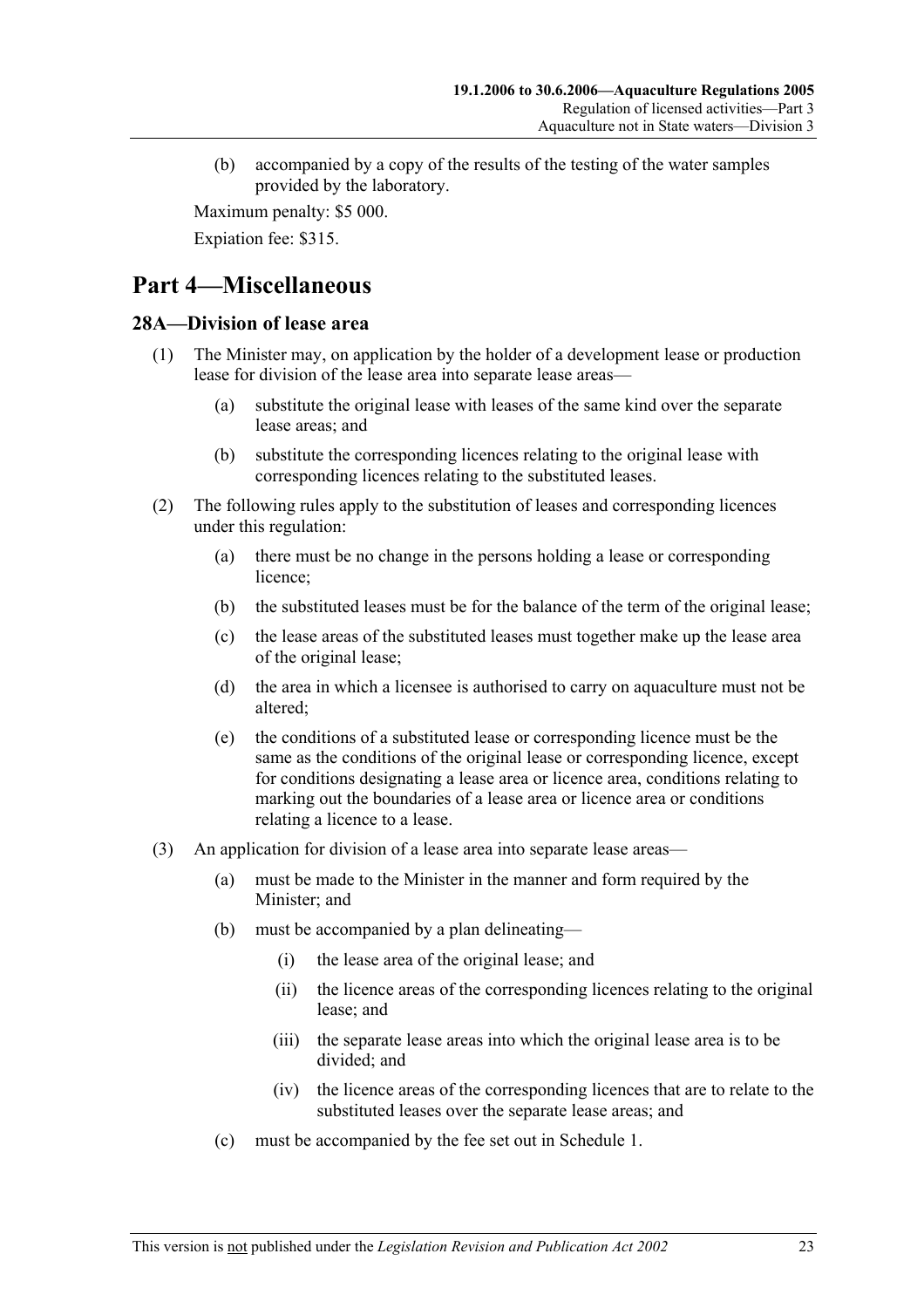- (4) The applicant must provide the Minister with any information required by the Minister in connection with the determination of the application, verified, if the Minister so requires, by statutory declaration.
- (5) While a licensee continues to hold a number of corresponding licences over adjoining licence areas as a result of the substitution of the licences under this regulation, the licences will, for the purposes of these regulations, be treated as a single licence held by the licensee over the aggregate of the adjoining licence areas.

#### **28B—Division of licence area**

- (1) The Minister may, on application by the holder of an aquaculture licence for division of the licence area into separate licence areas, substitute the original licence with licences over the separate licence areas.
- (2) The following rules apply to the substitution of licences under this regulation:
	- (a) there must be no change in the persons holding a licence;
	- (b) the substituted licences must be for the balance of the term of the original licence;
	- (c) the licence areas of the substituted licences must together make up the licence area of the original licence;
	- (d) the conditions of a substituted licence must be the same as the conditions of the original licence, except for conditions designating a licence area or conditions relating to marking out the boundaries of a licence area.
- (3) An application for division of a licence area into separate licence areas—
	- (a) must be made to the Minister in the manner and form required by the Minister; and
	- (b) must be accompanied by a plan delineating—
		- (i) the licence area of the original licence; and
		- (ii) the separate licence areas into which the original licence area is to be divided; and
	- (c) must be accompanied by the fee set out in Schedule 1.
- (4) The applicant must provide the Minister with any information required by the Minister in connection with the determination of the application, verified, if the Minister so requires, by statutory declaration.

### **29—Defects in applications**

- (1) The Minister may request an applicant to remedy a defect or deficiency in an application or accompanying document or information required by or under the Act or these regulations.
- (2) If an applicant in relation to whom a request has been made under subregulation (1) fails to comply with the request within 3 months, the Minister may refuse the application.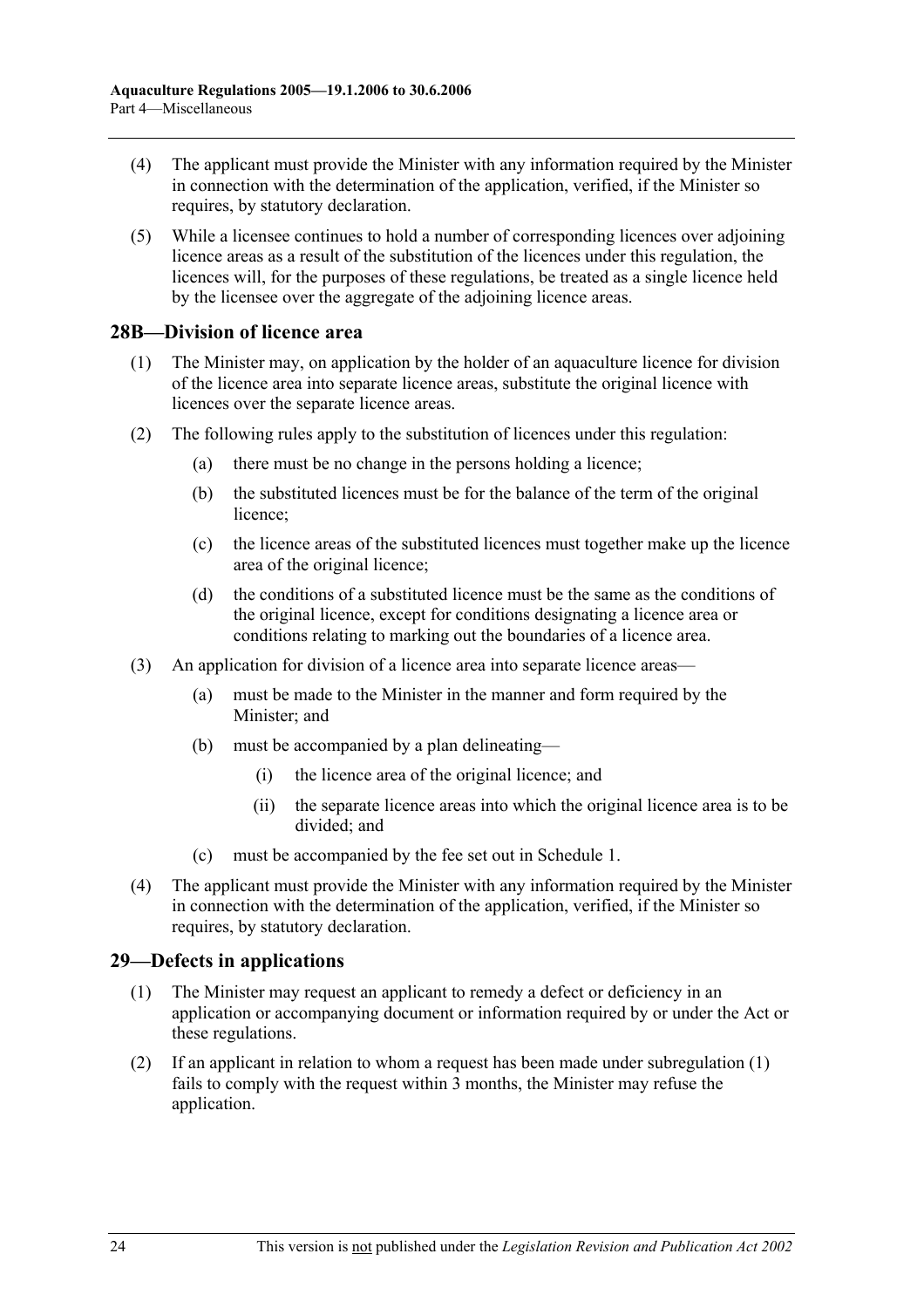#### **30—Powers of fisheries officer**

- (1) A fisheries officer may—
	- (a) require a person who is required to keep records under these regulations or in accordance with licence conditions to produce the records for inspection; and
	- (b) make copies of or take extracts from those records; and
	- (c) take photographs, films or audio, video or other recordings for the purposes of the administration or enforcement of the Act or these regulations.
- (2) Part 3 Division 3 of the *Fisheries Act 1982* is to be read as if—
	- (a) the additional powers conferred on fisheries officers by this regulation were conferred by section 28 of that Act; and
	- (b) section 28(2b)(a) read as follows:
		- (a) the premises are used by a licensee for activities authorised by the licence; or

#### **31—Exemptions**

- (1) Subsections (2) to (6) (inclusive) of section 12 of the Act do not apply to an aquaculture policy providing for standard conditions of lease in the form set out in Schedule 2.
- (2) Section 17 of the Act does not apply to aquaculture carried on through the South Australian Research and Development Institute.
- (3) Section 19 of the Act does not apply to an aquaculture licence authorising the carrying on of aquaculture on a navigable vessel as it operates within an area of State waters.
- (4) The following exemptions apply in relation to an application by a transitional lessee for the grant of a development lease over the transitional lease area, and an application by a transitional licensee for the grant of a corresponding licence relating to such a development lease:
	- (a) section 32 of the Act does not apply—the development lease may be granted to the transitional lessee in respect of an area whether or not it comprises or includes State waters within an aquaculture zone;
	- (b) section 33 of the Act does not apply—the development lease may be granted to the transitional lessee without an allocation process being undertaken;
	- (c) section  $50(1)(b)$  of the Act does not apply—the Minister may decide that a corresponding licence will be granted containing specified conditions in connection with the application by the transitional lessee for the development lease without causing public notice of the application to be published.
- (5) For the purposes of this regulation—
	- (a) a *transitional lease* is a production lease purportedly granted under clause 3 of the Schedule of the Act to a person who was, immediately before the commencement of that clause, an applicant for a licence authorising aquaculture operations; and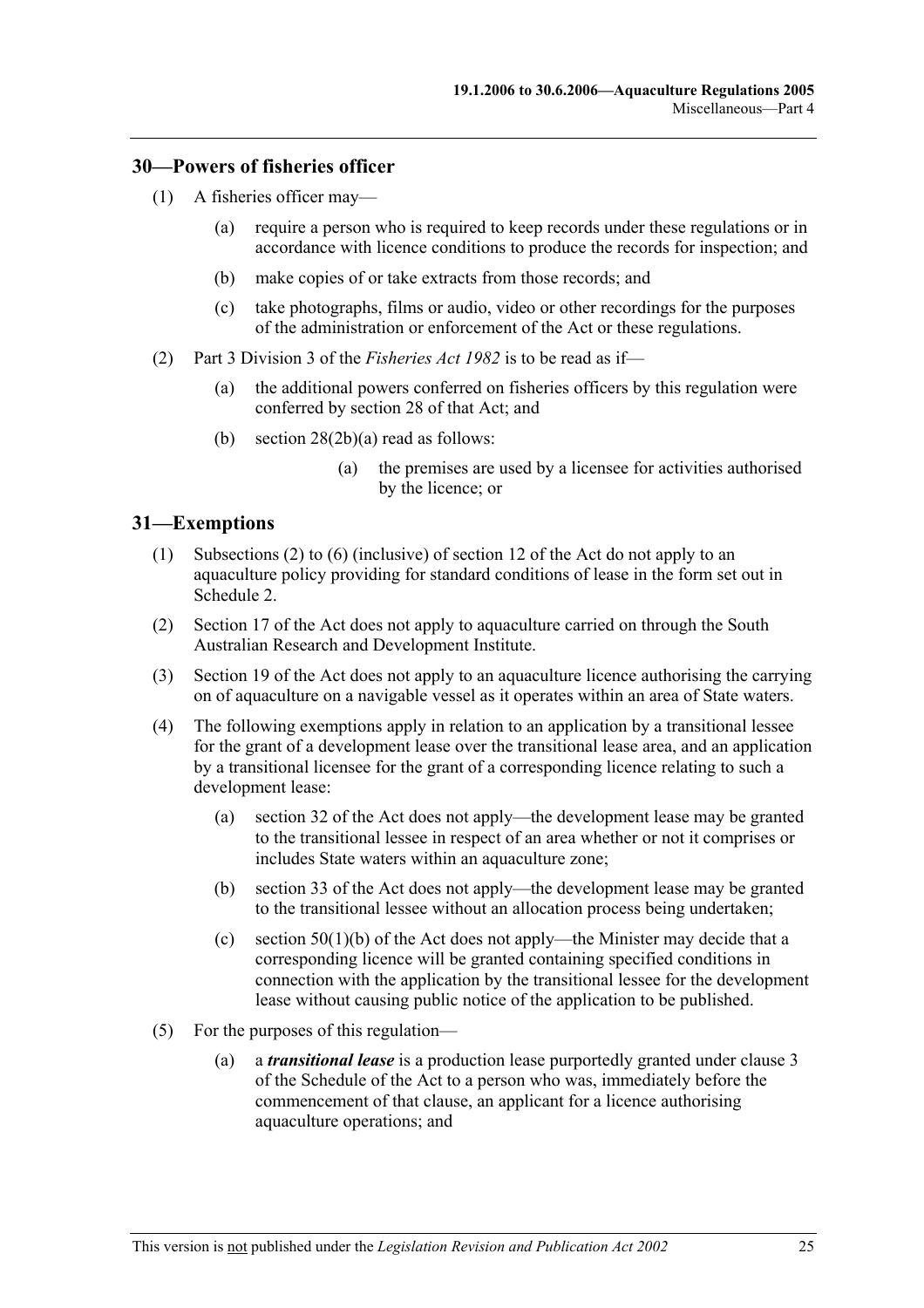- (b) a *transitional lessee* is a person who, immediately before the commencement of this subregulation, held a transitional lease or a lease derived from a transitional lease (whether or not through a purported transfer of the lease and whether or not there has been any purported alteration of the boundaries of the lease area); and
- (c) a lease will be taken to be *derived* from a transitional lease if the lease is one of a number of leases purportedly substituted for the transitional lease; and
- (d) a *transitional licensee* is a person who, immediately before the commencement of this subregulation, held a corresponding licence purportedly granted in relation to a transitional lease or a lease derived from a transitional lease.

### **32—Fees**

- (1) The fees set out in Schedule 1 are prescribed for the purposes of the Act.
- (2) The Minister may waive or refund a fee (or part of a fee) payable under the Act or these regulations if satisfied that it is appropriate to do so in a particular case.
- (3) The Minister may enter into an arrangement with a person for payment of a periodic fee by instalments.
- (4) A fee payable to the Minister under the Act or these regulations may be recovered by the Minister by action in a court of competent jurisdiction as a debt due to the Minister.

# **Schedule 1—Fees**

### **1—Application fees**

The following application fees are payable under the Act:

- (a) application for consent to transfer development lease (section 36)—\$745;
- (b) application for aquaculture licence authorising aquaculture in a lease area (section 49)—\$2 415;
- (c) application for aquaculture licence authorising aquaculture in an area other than a lease area (section 49)—
	- (i) for an aquaculture licence classified by the Minister (by virtue of the low level of intensity of farming to be carried on under the licence) as a class A licence—\$685;
	- (ii) for an aquaculture licence classified by the Minister (by virtue of the medium level of intensity of farming to be carried on under the licence) as a class B licence—\$1 095;
	- (iii) for an aquaculture licence classified by the Minister (by virtue of the high level of intensity of farming to be carried on under the licence) as a class C licence—\$2 080;
- (d) application to vary conditions of aquaculture licence authorising aquaculture in a lease area (section 52)—
	- (i) if the variation relates only to the farming system authorised to be used under the licence—\$1 240;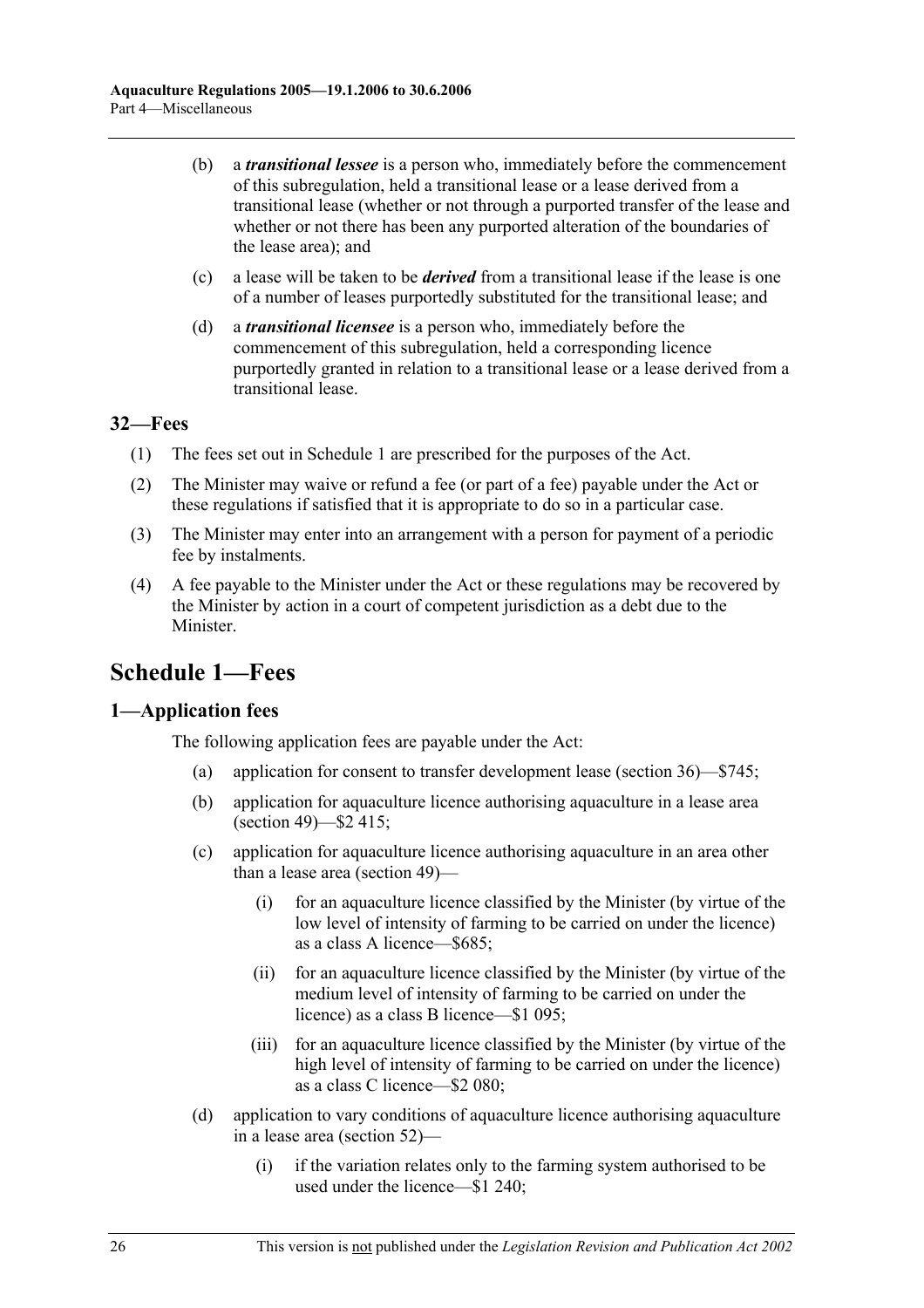- (ii) if the variation relates only to the species of aquatic organisms authorised to be farmed under the licence—\$1 520;
- (iii) if the variation relates to both the farming system authorised to be used and the species authorised to be farmed under the licence— \$2 020;
- (iv) in any other case—\$340;
- (e) application to vary conditions of aquaculture licence authorising aquaculture in an area other than a lease area (section 52)—\$225;
- (f) application for renewal of aquaculture licence (section 53)—no fee;
- (g) application for consent to transfer aquaculture licence (section 55)—
	- (i) in the case of a corresponding licence—\$860;
	- (ii) in any other case—\$225;
- (h) application for division of lease area into separate lease areas (regulation 28A)—\$745;
- (i) application for division of licence area into separate licence areas (regulation 28B)—\$745.

#### **2—Periodic fees**

- (1) A licensee authorised under the licence to carry on aquaculture in a lease area must, before the payment date fixed by the Minister for the financial year by written notice given to the licensee, pay to the Minister, in respect of each financial year, a fee of the following amount:
	- (a) for a licence to farm tuna—the amount obtained by multiplying \$65 by the number of hectares in the licence area;
	- (b) for a licence to farm finfish other than tuna—the amount obtained by multiplying \$165 by the number of hectares in the licence area;
	- (c) for a licence to farm abalone in a subtidal area—the amount obtained by multiplying \$150 by the number of hectares in the licence area;
	- (d) for a licence to farm molluscs other than abalone in a subtidal area—the amount obtained by multiplying \$220 by the number of hectares in the licence area;
	- (e) for a licence to farm molluscs (including abalone) in an intertidal area—the amount obtained by multiplying \$315 by the number of hectares in the licence area;
	- (f) for a licence to farm algae—the amount obtained by multiplying \$40 by the number of hectares in the licence area;
	- (g) for a licence authorising the storage of sea cages—the amount obtained by multiplying \$40 by the number of hectares in the licence area.
- (2) If 2 or more licences are held in respect of the same area—
	- (a) the licensee is only liable for 1 fee under subclause (1); and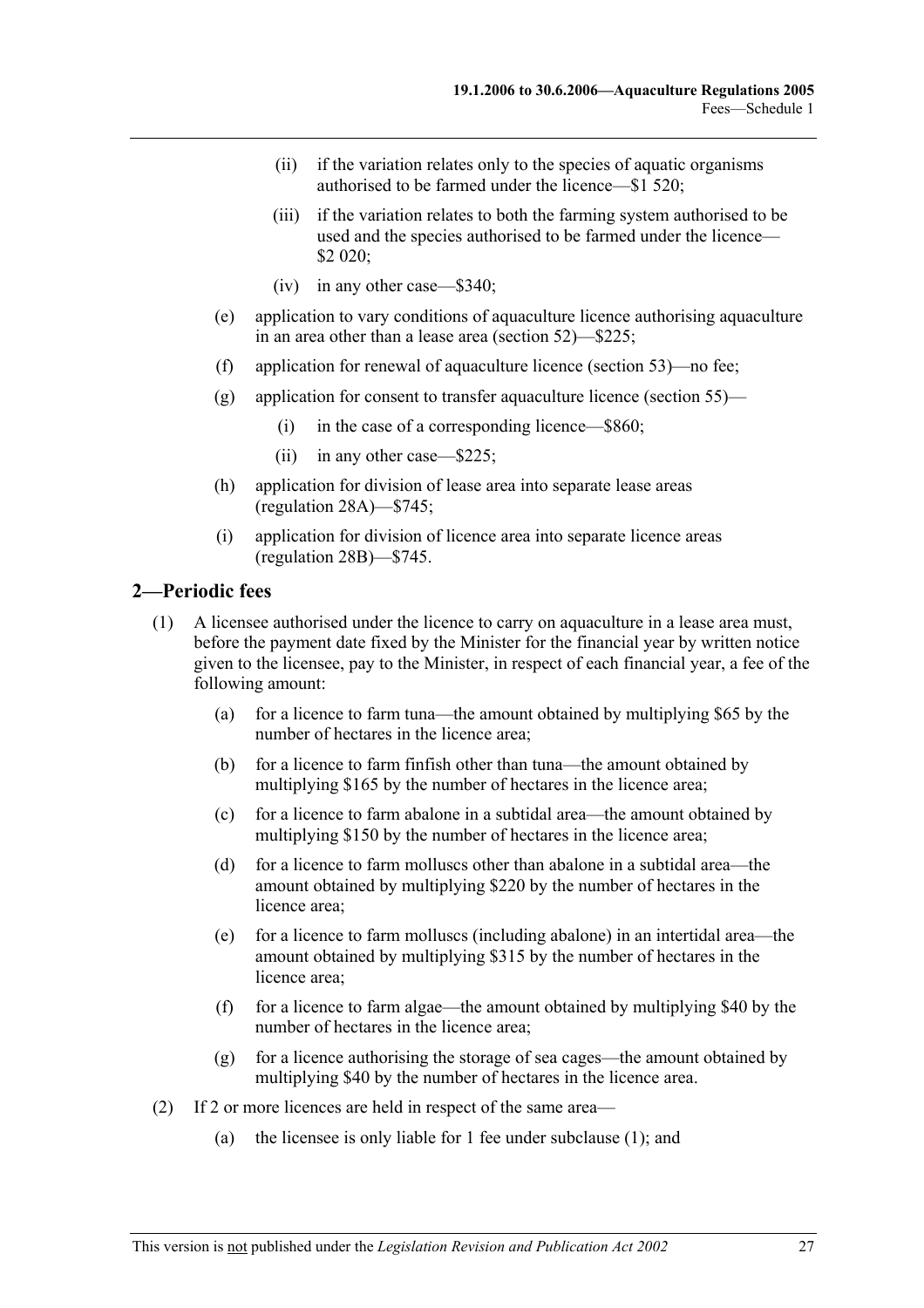- (b) the fee payable is the higher or highest of the fees that would be payable under subclause (1) but for this subclause.
- (3) A licensee authorised under the licence to carry on aquaculture in an area other than a lease area must, before the payment date fixed by the Minister for the financial year by written notice given to the licensee, pay to the Minister, in respect of each financial year, a fee of the following amount:
	- (a) for an aquaculture licence classified by the Minister (by virtue of the low level of intensity of farming to be carried on under the licence) as a class A licence—\$125;
	- (b) for an aquaculture licence classified by the Minister (by virtue of the medium level of intensity of farming to be carried on under the licence) as a class B licence—
		- (i) in the case of a licence authorising the carrying on of aquaculture on a navigable vessel as it operates within an area of State waters or the use of a farming structure designed to be transported by road or rail—\$1 340;
		- (ii) in any other case—\$165;
	- (c) for an aquaculture licence classified by the Minister (by virtue of the high level of intensity of farming to be carried on under the licence) as a class C licence—
		- (i) in the case of a licence authorising the carrying on of aquaculture on a navigable vessel as it operates within an area of State waters or the use of a farming structure designed to be transported by road or rail—\$3 085;
		- (ii) in any other case—\$1 625.

### **3—Proportion of periodic fee payable before grant of licence**

A person who applies for an aquaculture licence must, before the licence is granted, pay to the Minister a fee of an amount calculated by multiplying—

- (a) the periodic fee that would have been payable by the person had the person held the licence at the last date for payment of periodic fees; and
- (b) the proportion that the number of whole months between the grant of the licence and the next 30 June bears to 12 months.

# **Schedule 2—Aquaculture policy**

# **Aquaculture (Standard Lease Conditions) Policy 2005**

#### **under the** *Aquaculture Act 2001*

#### **1—Short title**

This policy may be cited as the *Aquaculture (Standard Lease Conditions) Policy 2005*.

### **2—Standard conditions of aquaculture lease**

The provisions of this policy constitute conditions of an aquaculture lease.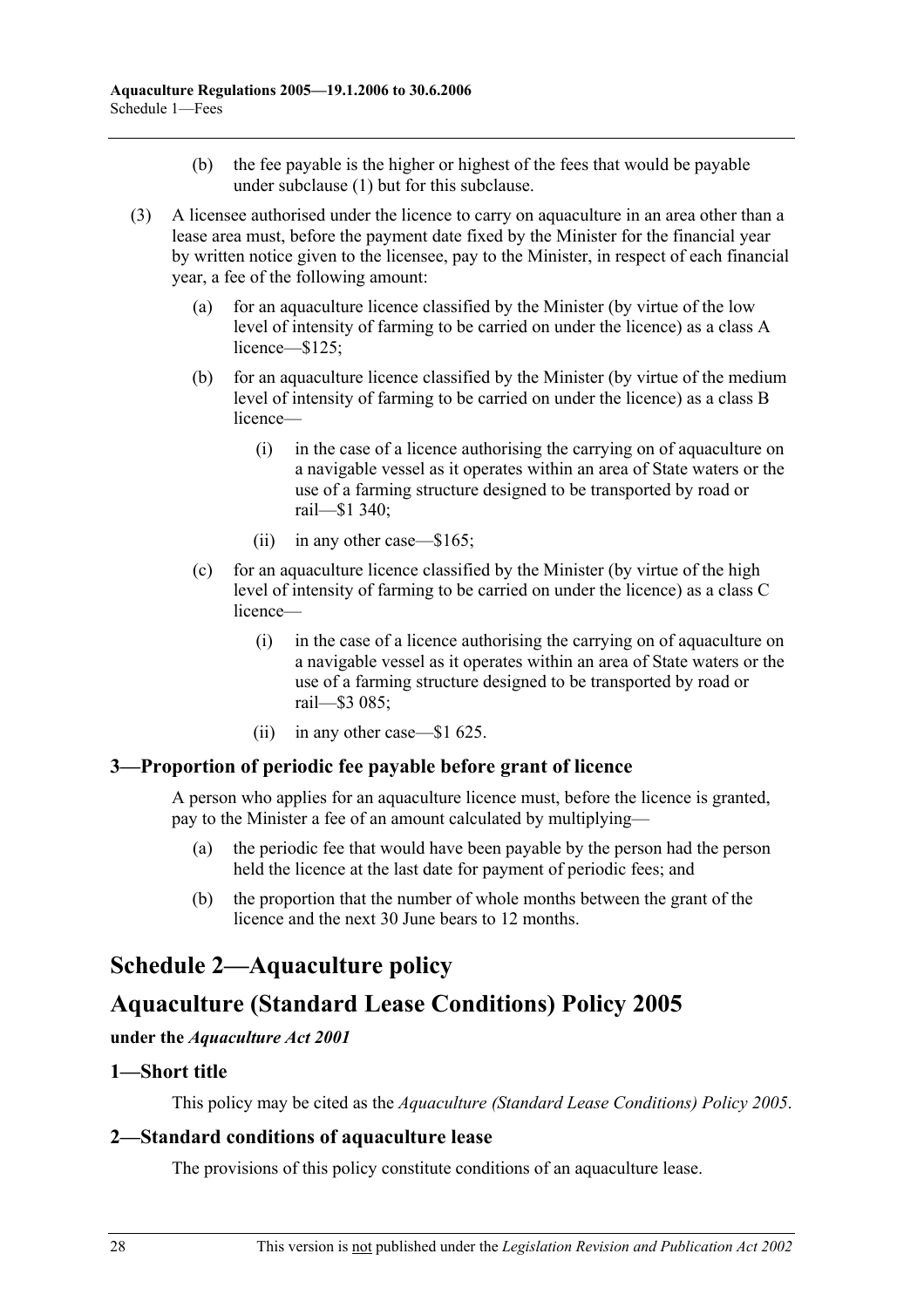#### **3—Variation of lease or lease conditions**

- (1) Subject to this clause, an aquaculture lease or its conditions may be varied, at the request or with the consent of the lessee, by the Minister by written notice to the lessee.
- (2) The variation must not extend the area of the lease or the class of aquaculture that may be carried on in the area (see section 25(2)(c) of the *Aquaculture Act 2001*).
- (3) If the variation consists of or involves the substitution of the area leased:
	- (a) the variation may not be made if the lease is registered under the *Real Property Act 1886*; and
	- (b) if the original area leased was within an aquaculture zone or prospective aquaculture zone, the new area leased must not be within a different aquaculture zone or prospective aquaculture zone; and
	- (c) the variation may not be made unless the holder of each corresponding licence has requested or consented to a variation of the conditions of the licence by substitution of the licence area and the EPA has approved the variation (to take effect on the variation of the lease).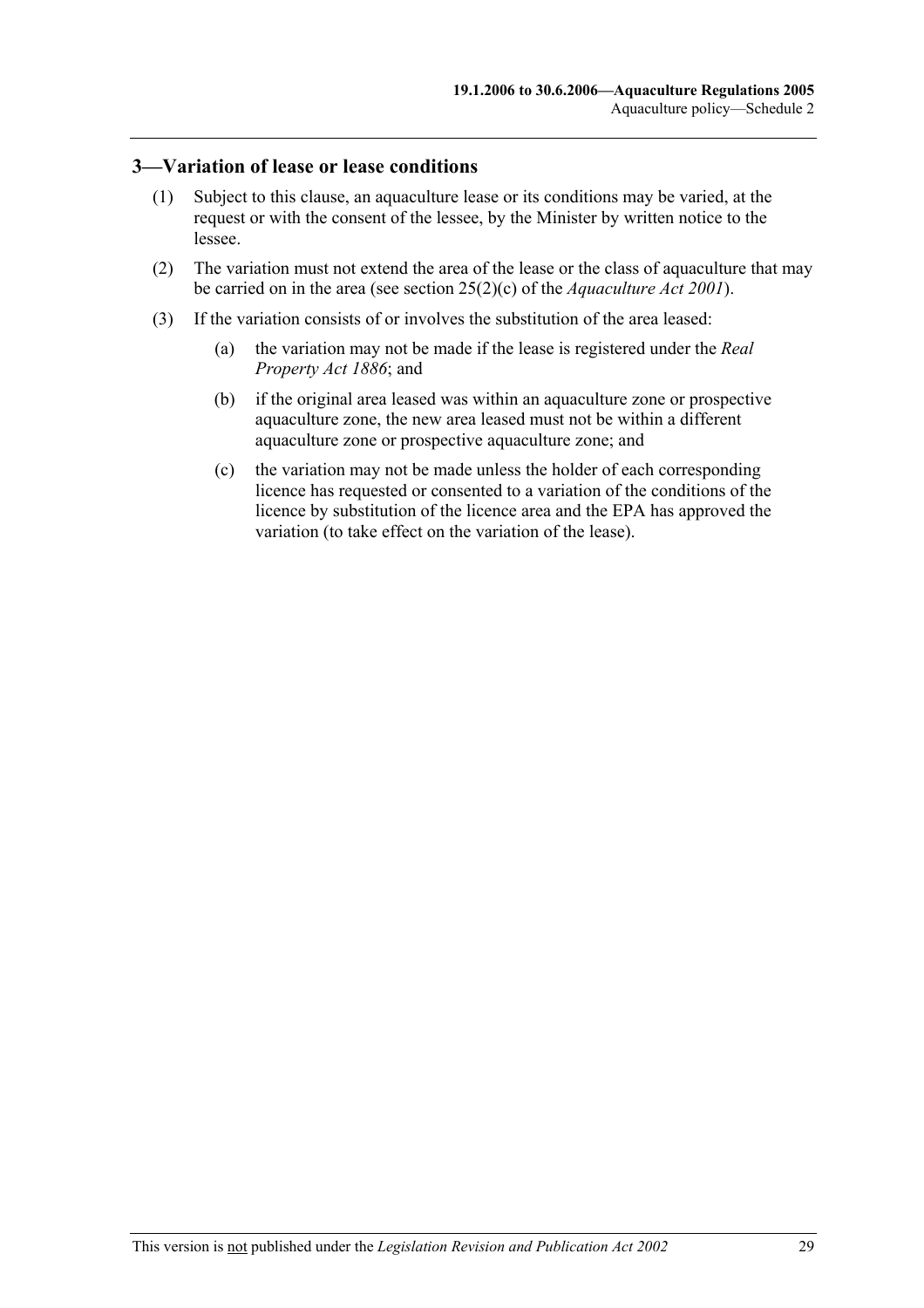# **Legislative history**

## **Notes**

- Variations of this version that are uncommenced are not incorporated into the text.
- For further information relating to the Act and subordinate legislation made under the Act see the Index of South Australian Statutes.

# **Legislation revoked by principal regulations**

The *Aquaculture Regulations 2005* revoked the following:

*Aquaculture Regulations 2002*

# **Legislation varied by principal regulations**

The *Aquaculture Regulations 2005* varied the following: *Fisheries (Exotic Fish, Fish Farming and Fish Diseases) Regulations 2000 Fisheries (Fish Processors) Regulations 1991 Fisheries (General) Regulations 2000*

## **Principal regulations and variations**

New entries appear in bold.

| Year No | Reference                               | Commencement      |
|---------|-----------------------------------------|-------------------|
|         | 2005 205 <i>Gazette 22.9.2005 p3413</i> | $1.10.2005$ : r 2 |
| 2006 11 | Gazette 19.1.2006 p300                  | 19.1.2006: r 2    |
|         | 2006 140 <i>Gazette 15.6.2006 p1876</i> | $1.7.2006$ : r 2  |

# **Provisions varied**

New entries appear in bold.

Entries that relate to provisions that have been deleted appear in italics.

| Provision           | How varied                                                     | Commencement |  |
|---------------------|----------------------------------------------------------------|--------------|--|
| Pt1                 |                                                                |              |  |
| r <sub>2</sub>      | omitted under Legislation Revision and<br>Publication Act 2002 | 19.1.2006    |  |
| r 3A                | inserted by $11/2006$ r 4                                      | 19.1.2006    |  |
| Pt 4                |                                                                |              |  |
| r 28A and 28B       | inserted by $11/2006$ r 5                                      | 19.1.2006    |  |
| r31                 |                                                                |              |  |
| $r 31(4)$ and $(5)$ | inserted by $11/2006$ r 6                                      | 19.1.2006    |  |
| Sch 1               |                                                                |              |  |
| cl <sub>1</sub>     | varied by 11/2006 r 7                                          | 19.1.2006    |  |